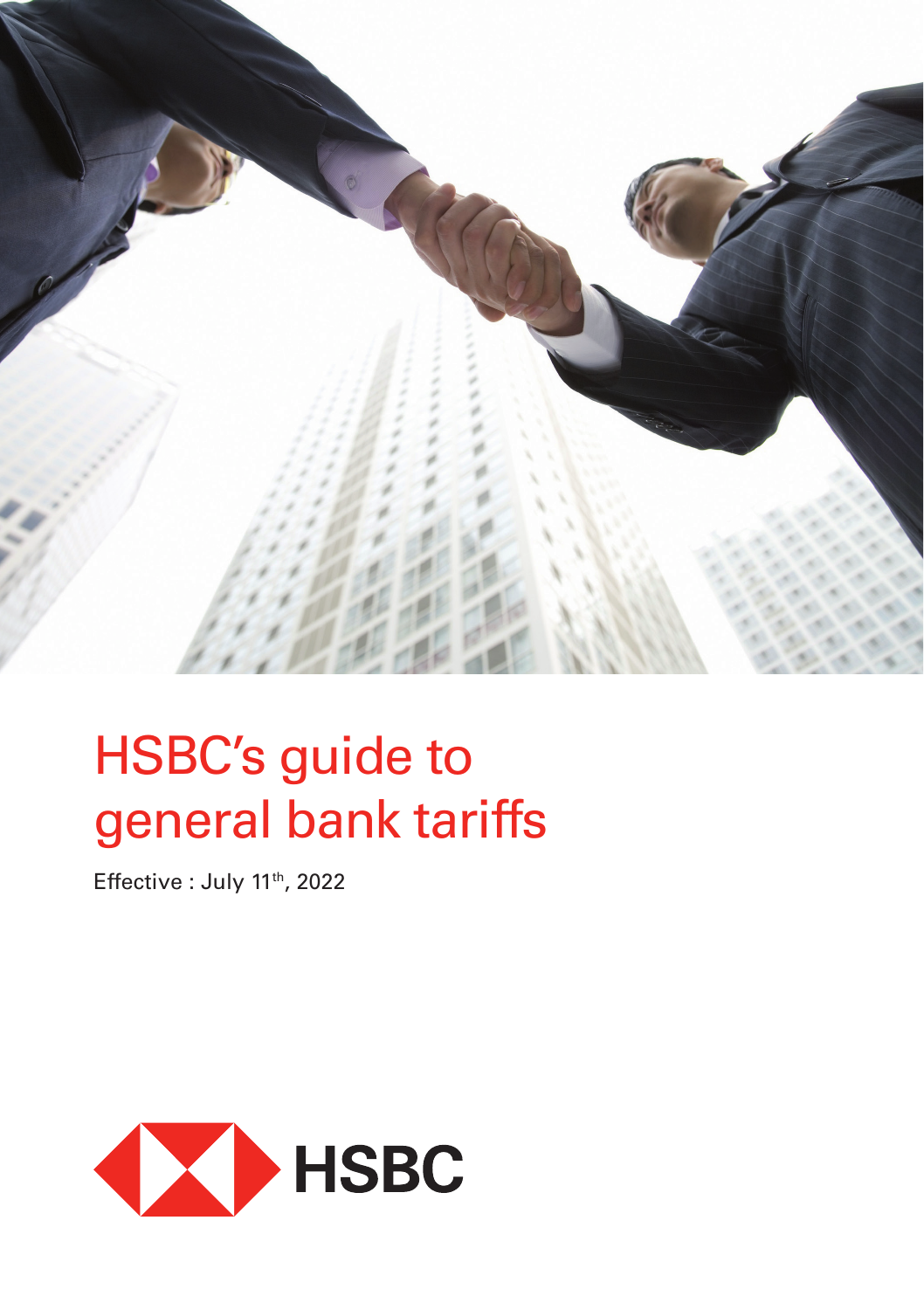| <b>TABLE OF CONTENTS</b>                            | <b>PAGE</b>  |
|-----------------------------------------------------|--------------|
| CORPORATE ACCOUNT SERVICES                          | $\mathbf{2}$ |
| ▶ GLOBAL LIQUIDITY AND CASH MANAGEMENT              | 8            |
| GLOBAL TRADE AND RECEIVABLES FINANCE                | 15           |
| SECURITIES SERVICES                                 | 19           |
| ▶ SERVICE DELIVERY                                  | 20           |
| CORPORATE BANKING                                   | 21           |
| ▶ Appendix I - List of Government Offices           | 22           |
| ▶ Appendix II - Global Billing System (GBS) Charges | 22.          |

*HSBC's guide to general bank tariffs for corporate customers is intended to give an overview of the fees we charge for our most commonly used services.*

*The charges in the guide apply to holders of HSBC Thailand account and cover normal transactions only. Special service, if any, as well as transactions not included in the guide are subject to negotiation. All rates, commissions and charges mentioned in this guide were correct at the effective date specified herein and are subject to changes. For your interest, please seek confirmation of the prevailing charges related to the services of your need.*

*Please note that foreign currency account charges listed in Thai Baht are payable in the appropriate foreign currency in the equivalent amount. The charges for remittances do not include any charges that may be imposed by banks overseas.*

*If you have any queries about the charges listed in this guide, please contact our headquarter which is located at HSBC Building, 968 Rama IV Road, Silom, Bangrak, Bangkok 10500 or call at 0-2614-4000 during Monday-Friday from 8:00 a.m. to 5:30 p.m.*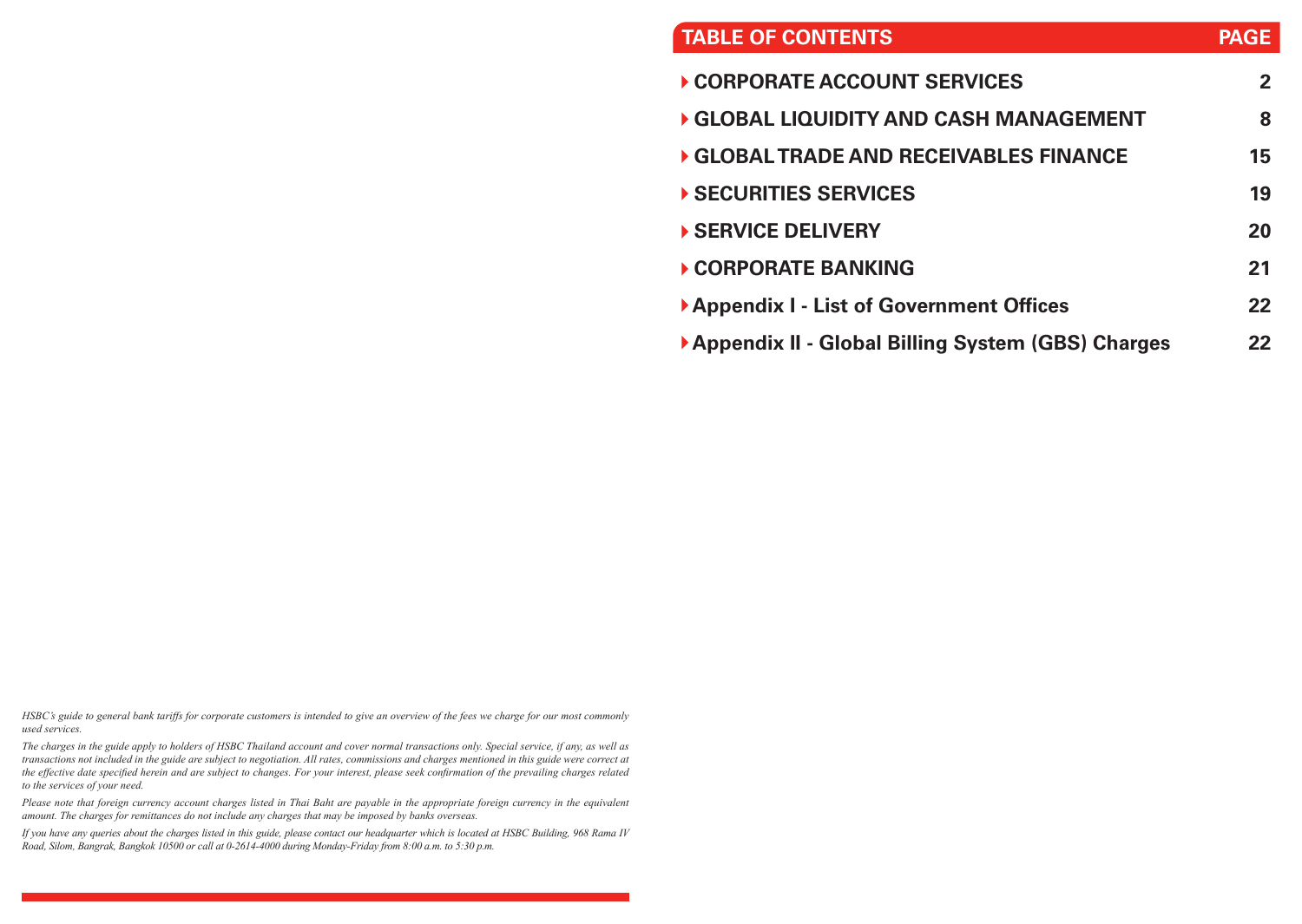| <b>CORPORATE ACCOUNT SERVICES</b>                                                                                                                                         |                                                       |                                                                                                                                                                                                               |                                                                                                                                                     |                                                                                                                                                                                                                                                                  |                                                                                                                                                                                                               |                                                                                                                                                     |
|---------------------------------------------------------------------------------------------------------------------------------------------------------------------------|-------------------------------------------------------|---------------------------------------------------------------------------------------------------------------------------------------------------------------------------------------------------------------|-----------------------------------------------------------------------------------------------------------------------------------------------------|------------------------------------------------------------------------------------------------------------------------------------------------------------------------------------------------------------------------------------------------------------------|---------------------------------------------------------------------------------------------------------------------------------------------------------------------------------------------------------------|-----------------------------------------------------------------------------------------------------------------------------------------------------|
|                                                                                                                                                                           | <b>THAI BAHT ACCOUNTS</b>                             |                                                                                                                                                                                                               |                                                                                                                                                     | FOREIGN CURRENCY ACCOUNTS <sup>1</sup>                                                                                                                                                                                                                           |                                                                                                                                                                                                               |                                                                                                                                                     |
|                                                                                                                                                                           | <b>CURRENT ACCOUNTS</b>                               | <b>SAVINGS ACCOUNTS</b>                                                                                                                                                                                       | TIME DEPOSIT ACCOUNTS <sup>2</sup>                                                                                                                  | <b>CURRENT ACCOUNTS</b>                                                                                                                                                                                                                                          | <b>SAVINGS ACCOUNTS</b>                                                                                                                                                                                       | TIME DEPOSIT ACCOUNTS <sup>3</sup>                                                                                                                  |
| <b>Initial Deposit</b>                                                                                                                                                    |                                                       | THB50,000                                                                                                                                                                                                     |                                                                                                                                                     | USD or applicable currency equivalent to THB50,000 (Excluding EUR, JPY, CHF)                                                                                                                                                                                     |                                                                                                                                                                                                               |                                                                                                                                                     |
| Minimum average balance<br>requirement<br>• Resident account<br>• Corporate Customer                                                                                      | THB100,000                                            | THB100,000                                                                                                                                                                                                    | N/A                                                                                                                                                 | USD20,000 (for USD Account                                                                                                                                                                                                                                       | USD20,000 (for USD Account                                                                                                                                                                                    | N/A                                                                                                                                                 |
| • Commercial Banking                                                                                                                                                      | THB100,000                                            | THB5,000,000                                                                                                                                                                                                  | N/A                                                                                                                                                 | Currency Only)<br>N/A (for Other Currencies)<br>USD20,000 (for USD Account<br>Currency Only)                                                                                                                                                                     | Currency Only)<br>N/A (for Other Currencies)<br>USD20,000 (for USD Account<br>Currency Only)                                                                                                                  | N/A                                                                                                                                                 |
| · Non-Resident account                                                                                                                                                    | THB5,000,000                                          | THB5,000,000                                                                                                                                                                                                  | N/A                                                                                                                                                 | N/A (for Other Currencies)<br>USD157,000, AUD199,000,<br>CAD196,000, CNY985,000,<br>DKK946,000, GBP112,000,<br>HKD1,218,000, NZD215,000,<br>SGD207,000                                                                                                           | N/A (for Other Currencies)<br>USD157,000, AUD199,000,<br>CAD196,000, CNY985,000,<br>DKK946,000, GBP112,000,<br>HKD1,218,000, NZD215,000,<br>SGD207,000                                                        | N/A                                                                                                                                                 |
| <b>Monthly service fee</b> (where the<br>balance falls below minimum<br>average balance requirement)<br>· Resident account<br>• Corporate Customer                        | THB3,000 per month                                    | THB3,000 per month                                                                                                                                                                                            | N/A                                                                                                                                                 | USD50 (for USD Account<br>Currency Only)                                                                                                                                                                                                                         | USD50 (for USD Account<br>Currency Only)                                                                                                                                                                      | N/A                                                                                                                                                 |
| • Commercial Banking                                                                                                                                                      | THB3,000 per month                                    | THB3,000 per month                                                                                                                                                                                            | N/A                                                                                                                                                 | N/A (for Other Currencies)<br>USD50 (for USD Account<br>Currency Only)                                                                                                                                                                                           | N/A (for Other Currencies)<br>USD50 (for USD Account<br>Currency Only)                                                                                                                                        | N/A                                                                                                                                                 |
| · Non-Resident account                                                                                                                                                    | THB8,000 per month                                    | THB8,000 per month                                                                                                                                                                                            | N/A                                                                                                                                                 | N/A (for Other Currencies)<br>USD190, AUD240, CAD240,<br>CNY1,190, DKK1,140, GBP140,<br>HKD1,470, NZD260, SGD250                                                                                                                                                 | N/A (for Other Currencies)<br>USD190, AUD240, CAD240,<br>CNY1,190, DKK1,140, GBP140,<br>HKD1,470, NZD260, SGD250                                                                                              | N/A                                                                                                                                                 |
| Maximum average balance<br>threshold<br>• Resident account<br>• Corporate Customer<br>• Commercial Banking<br>• Non-Resident account                                      | N/A<br>N/A<br>N/A                                     | N/A<br>N/A<br>N/A                                                                                                                                                                                             | N/A<br>N/A<br>N/A                                                                                                                                   | EUR100,000<br>EUR100,000<br>EUR100,000                                                                                                                                                                                                                           | EUR100,000<br>EUR100,000<br>EUR100,000                                                                                                                                                                        | N/A<br>N/A<br>N/A                                                                                                                                   |
| Monthly service fee for foreign<br>currency deposit (where the<br>balance falls above maximum<br>average balance threshold)<br>· Resident account<br>• Corporate Customer | N/A                                                   | N/A                                                                                                                                                                                                           | N/A                                                                                                                                                 | 0.5% on average EUR balance <sup>4</sup> 0.5% on average EUR balance <sup>4</sup>                                                                                                                                                                                |                                                                                                                                                                                                               | N/A                                                                                                                                                 |
| • Commercial Banking<br>· Non-Resident account<br>• Corporate Customer<br>• Commercial Banking                                                                            | N/A<br>N/A<br>N/A                                     | N/A<br>N/A<br>N/A                                                                                                                                                                                             | N/A<br>N/A<br>N/A                                                                                                                                   | 0.5% on average EUR balance <sup>4</sup> 0.5% on average EUR balance <sup>4</sup><br>0.5% on average EUR balance <sup>4</sup> 0.5% on average EUR balance <sup>4</sup><br>0.5% on average EUR balance <sup>4</sup>   $0.5\%$ on average EUR balance <sup>4</sup> |                                                                                                                                                                                                               | N/A<br>N/A<br>N/A                                                                                                                                   |
| <b>Interest</b><br>• On credit balances                                                                                                                                   | N/A                                                   | Credit interest is calculated on<br>the daily balance of the savings<br>account at prevailing HSBC<br>rates of interest and paid semi-<br>annually. Interest may be subject<br>to government withholding tax. | HSBC deposit rates prevailing<br>on date of placement. Interest<br>will be paid on due date and may<br>be subject to government<br>withholding tax. | $\rm N/A$                                                                                                                                                                                                                                                        | Credit interest is calculated on<br>the daily balance of the savings<br>account at prevailing HSBC<br>rates of interest and paid semi-<br>annually. Interest may be subject<br>to government withholding tax. | HSBC deposit rates prevailing<br>on date of placement. Interest<br>will be paid on due date and may<br>be subject to government<br>withholding tax. |
| • On unauthorised overdraft<br>• On arranged overdraft                                                                                                                    | Unauthorised overdraft rate<br>Subject to negotiation | N/A<br>N/A                                                                                                                                                                                                    | N/A<br>N/A                                                                                                                                          | N/A<br>N/A                                                                                                                                                                                                                                                       | N/A<br>N/A                                                                                                                                                                                                    | N/A<br>N/A                                                                                                                                          |

Remarks: <sup>1</sup> Currencies available are USD, AUD, CAD, CHF, CNY, DKK, EUR, GBP, HKD, JPY, NZD, and SGD. All amounts are quoted in USD or other foreign currencies where applied. For other foreign currencies, the USD equivalen *2 For periods of 1, 2 weeks and 1, 2, 3, 6, 12, 24 and 36 months 3 For periods of 1, 3, 6, 9, and 12 months 4 Average EUR balance \* 0.5% \* no. of days/360*



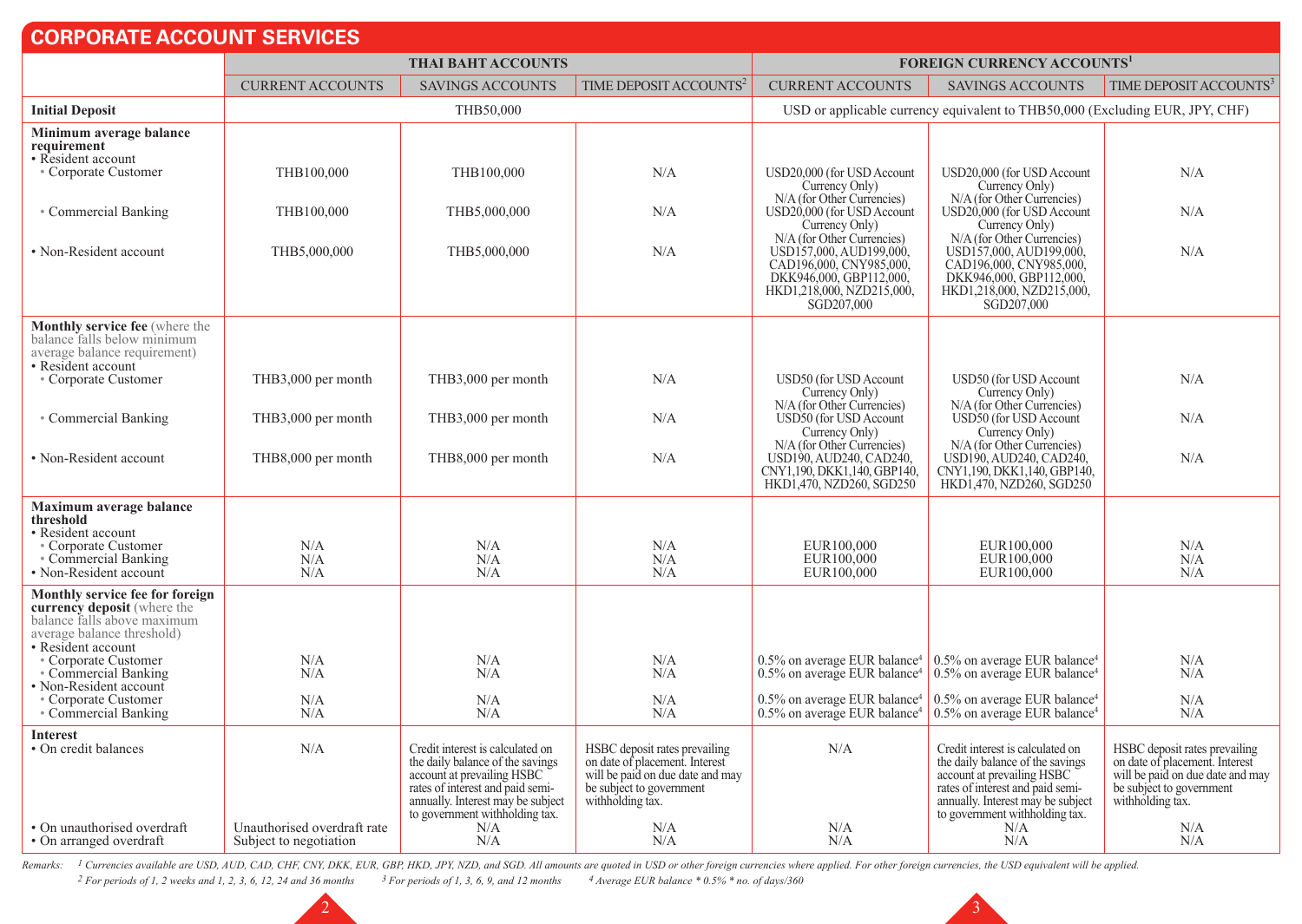| <b>CORPORATE ACCOUNT SERVICES</b>                                                                                                                                                                                                             |                                                                           |                                                                      |                                                         |                                                                                                                                                              |                                                                                                                                                              |           |
|-----------------------------------------------------------------------------------------------------------------------------------------------------------------------------------------------------------------------------------------------|---------------------------------------------------------------------------|----------------------------------------------------------------------|---------------------------------------------------------|--------------------------------------------------------------------------------------------------------------------------------------------------------------|--------------------------------------------------------------------------------------------------------------------------------------------------------------|-----------|
|                                                                                                                                                                                                                                               |                                                                           | <b>THAI BAHT ACCOUNTS</b>                                            |                                                         | <b>FOREIGN CURRENCY ACCOUNTS1</b>                                                                                                                            |                                                                                                                                                              |           |
|                                                                                                                                                                                                                                               | <b>CURRENT ACCOUNTS</b>                                                   | <b>SAVINGS ACCOUNTS</b>                                              | TIME DEPOSIT ACCOUNTS <sup>2</sup>                      | <b>CURRENT ACCOUNTS</b>                                                                                                                                      | <b>SAVINGS ACCOUNTS</b>                                                                                                                                      |           |
| <b>Cheque book</b><br>(not applicable for non-resident<br>THB current account)                                                                                                                                                                | THB300 per book (20 cheques/book)<br>THB1,500 per book (100 cheques/book) | $\rm N/A$                                                            | N/A                                                     | N/A                                                                                                                                                          | N/A                                                                                                                                                          | $\rm N/A$ |
| <b>Urgent Cheque book</b>                                                                                                                                                                                                                     | <b>Additional THB400</b>                                                  | N/A                                                                  | N/A                                                     | N/A                                                                                                                                                          | N/A                                                                                                                                                          | N/A       |
| Stop cheque                                                                                                                                                                                                                                   | THB200 per cheque.<br>Max THB500                                          | N/A                                                                  | N/A                                                     | USD6 per cheque<br>Max USD15 or equivalent                                                                                                                   | N/A                                                                                                                                                          | N/A       |
| Returned cheques due to lack<br>of funds                                                                                                                                                                                                      | 0.25% of cheque amount<br>with a minimum of THB400                        | N/A                                                                  | N/A                                                     | 0.25% of cheque amount<br>with a minimum of USD15<br>or equivalent                                                                                           | N/A                                                                                                                                                          | N/A       |
| Account opened and closed<br>within 3 months                                                                                                                                                                                                  | THB10,000                                                                 | THB10,000                                                            | N/A                                                     | USD320, AUD400, CAD400,<br>CHF300, CNY1,970, DKK1,900<br>EUR260, GBP230, HKD2,440,<br>JPY34,000, NZD430, SGD420                                              | USD320, AUD400, CAD400,<br>CHF300, CNY1,970, DKK1,900,<br>EUR260, GBP230, HKD2,440,<br>JPY34,000, NZD430, SGD420                                             | N/A       |
| Service charge for inactive<br>accounts                                                                                                                                                                                                       | THB2,500 per month<br>(inactive more than 12 months)                      | THB2,500 per month<br>(inactive more than 12 months)                 | N/A                                                     | USD80, AUD100, CAD100,<br>CHF80, CNY500, DKK480,<br>EUR70, GBP60, HKD610,<br>JPY9,000, NZD110, SGD110<br>(charge per month,<br>inactive more than 12 months) | USD80, AUD100, CAD100,<br>CHF80, CNY500, DKK480,<br>EUR70, GBP60, HKD610,<br>JPY9,000, NZD110, SGD110<br>(charge per month,<br>inactive more than 12 months) | N/A       |
| <b>THB Coin counting fees</b><br>• Coin value below or equal to<br>THB100/day<br>· Coin value above THB100/day<br>Note: This rate is applied to any cases of<br>depositing with coins or exchanging coins<br>over the counter                 | Waived<br>10% of the coin value with<br>a minimum of THB50                | Waived<br>$10\%$ of the coin value with<br>a minimum of THB50        | N/A<br>N/A                                              | N/A                                                                                                                                                          | N/A                                                                                                                                                          | N/A       |
| Service fee for non-resident<br><b>THB</b> account holder<br>• Corporate Customer                                                                                                                                                             |                                                                           |                                                                      | N/A                                                     | N/A                                                                                                                                                          | N/A                                                                                                                                                          | N/A       |
| • Commercial Banking                                                                                                                                                                                                                          | THB2,000 per month<br>THB3,500 per month                                  | THB2,000 per month<br>THB3,500 per month                             | N/A                                                     | N/A                                                                                                                                                          | N/A                                                                                                                                                          | $\rm N/A$ |
| <b>COUNTER TRANSACTION</b>                                                                                                                                                                                                                    |                                                                           |                                                                      | <b>THAI BAHT ACCOUNTS</b>                               |                                                                                                                                                              | <b>FOREIGN CURRENCY ACCOUNTS1</b>                                                                                                                            |           |
| <b>Counter transaction fee</b><br>(Transaction fee will be applied when the number of transactions per month in each transaction type<br>specified alongside exceeds the limit and when the average balance is less than the minimum balance) |                                                                           | No. of free transaction<br>limit per month                           | <b>Additional transaction</b><br>charge per transaction | No. of free transaction<br>limit per month                                                                                                                   | <b>Additional transaction</b><br>charge per transaction                                                                                                      |           |
| <b>Transaction types</b><br>• LCY cash withdrawal<br>• LCY cash deposit<br>· Clearing cheque deposit<br>• House cheque deposit                                                                                                                |                                                                           | 5 transactions<br>5 transactions<br>5 transactions<br>5 transactions | THB50.-<br>THB50.-<br>THB50.-<br>THB50 .-               | 5 transactions<br>5 transactions<br>5 transactions<br>5 transactions                                                                                         | THB50.- or FCY equivalent<br>THB50.- or FCY equivalent<br>THB50.- or FCY equivalent<br>THB50.- or FCY equivalent                                             |           |

*Remarks: <sup>1</sup>* ' Currencies available are USD, AUD, CAD, CHF, CNY, DKK, EUR, GBP, HKD, JPY, NZD, and SGD. All amounts are quoted in USD or other foreign currencies where applied. For other foreign currencies, the USD equivalent will be a

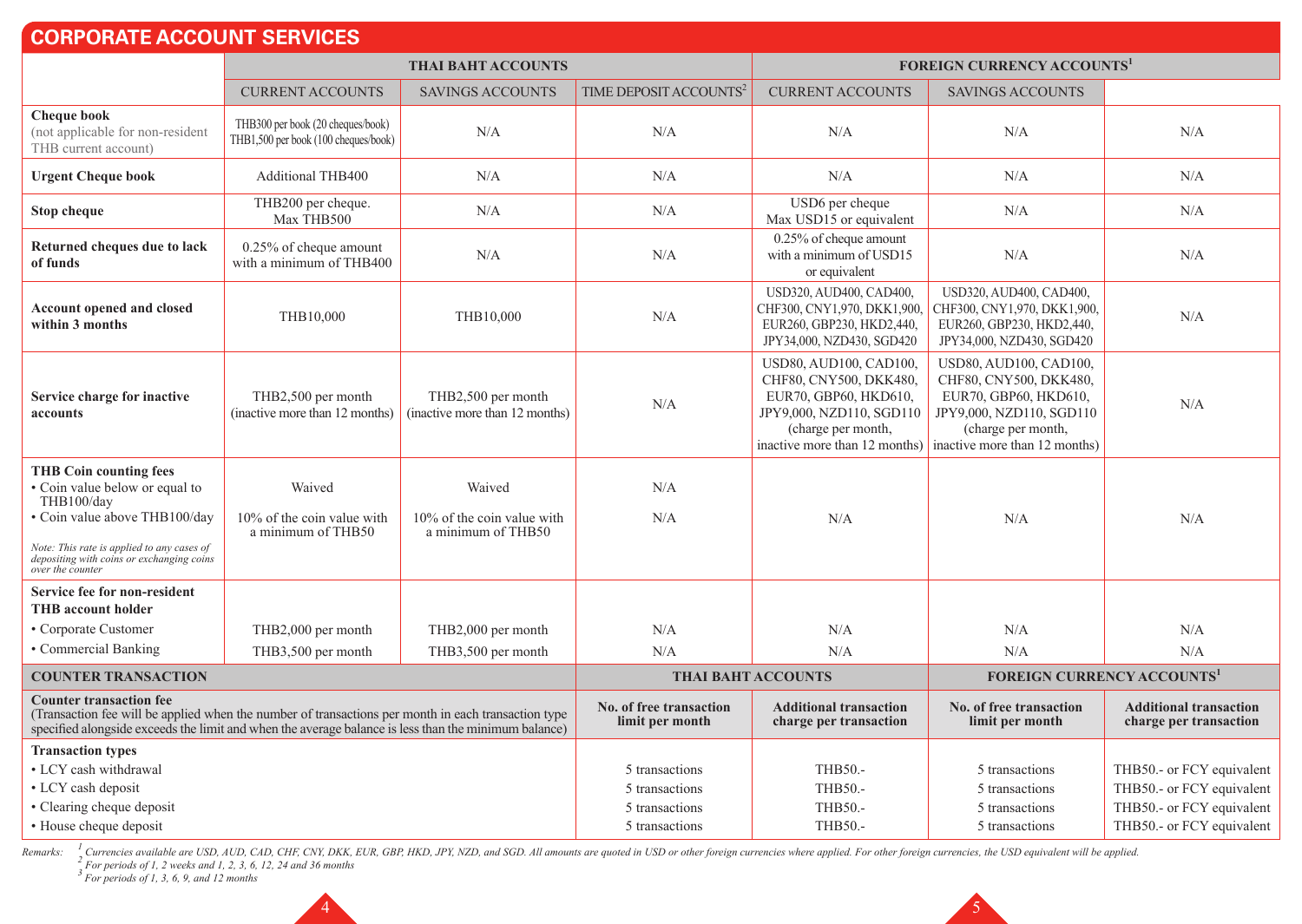| <b>CORPORATE ACCOUNT SERVICES</b> |                           |                  |                                   |                        |                       |                        |
|-----------------------------------|---------------------------|------------------|-----------------------------------|------------------------|-----------------------|------------------------|
| <b>STATEMENTS</b>                 | <b>THAI BAHT ACCOUNTS</b> |                  | <b>FOREIGN CURRENCY ACCOUNTS1</b> |                        |                       |                        |
|                                   | <b>MONTHLY</b>            | <b>WEEKLY</b>    | <b>DAILY</b>                      | <b>MONTHLY</b>         | <b>WEEKLY</b>         | <b>DAILY</b>           |
| Mail (per annum)                  | Waived                    | THB600.-         | N/A                               | Waived                 | USD24.- or equivalent | N/A                    |
| <b>EMS</b> (per month)            | THB500.-                  | THB1,000.-       | THB1,500.-                        | USD18 .- or equivalent | USD35.- or equivalent | USD52 .- or equivalent |
| <b>Manual</b> fax                 |                           |                  |                                   |                        |                       |                        |
| $\bullet$ Local                   | $THB50.-page$             | THB50.-/page     | $THB50.-page$                     | USD2.- or equivalent   | USD2.- or equivalent  | USD2.- or equivalent   |
| • Overseas                        | THB150.-/page             | $THB150. - page$ | THB150.-/page                     | USD5.- or equivalent   | USD5.- or equivalent  | USD5.- or equivalent   |

Remarks: <sup>1</sup> Currencies available are USD, GBP, AUD, HKD, EUR, SGD, JPY, and CNY. All amounts are quoted in USD or other foreign currencies where applied. For other foreign currencies, the USD equivalent will be applied.

### **CORPORATE ACCOUNT SERVICES**

| <b>COPIES OF DOCUMENTS</b>                                                                    |                                                     |  |
|-----------------------------------------------------------------------------------------------|-----------------------------------------------------|--|
| <b>Statement/cheques:</b>                                                                     |                                                     |  |
| • For HSBC Thailand customers                                                                 |                                                     |  |
| • Documents within 6 months                                                                   | THB50.-/page                                        |  |
| • Retrieval of documents over 6 months                                                        | THB50.-/page plus retrieval charge THB1,000.-/trip  |  |
| • For non-HSBC Thailand customers                                                             |                                                     |  |
| • Documents within 6 months                                                                   | THB300.-/page                                       |  |
| • Retrieval of documents over 6 months                                                        | THB300.-/page plus retrieval charge THB1,000.-/trip |  |
| Advice:                                                                                       |                                                     |  |
| • For HSBC Thailand customers                                                                 |                                                     |  |
| • Documents within 6 months                                                                   | $THB50.-page$                                       |  |
| • Retrieval of documents over 6 months                                                        | THB50.-/page plus retrieval charge THB1,000.-/trip  |  |
| • For non-HSBC Thailand customers                                                             |                                                     |  |
| • Documents within 6 months                                                                   | THB300.-/page                                       |  |
| • Retrieval of documents over 6 months                                                        | THB300.-/page plus retrieval charge THB1,000.-/trip |  |
| Certified true copy of document/<br>signature verification                                    |                                                     |  |
| • To certify true copy of statement prepared by<br><b>HSBC</b> Thailand customers             | THB500 .- /set of client's statement                |  |
| • To perform signature verification on document<br>prepared for HSBC oversea branch customers | THB1,000.-/client's signature                       |  |
| Certify true copy of advice                                                                   |                                                     |  |
| • For HSBC Thailand customers                                                                 | Waived                                              |  |
| • For non HSBC Thailand customers                                                             | THB100.-/page                                       |  |
| Certificate letter/balance confirmation letter                                                | THB500.-/letter                                     |  |

## **CORPORATE ACCOUNT SERVICES**

#### **COPIES OF DOCUMENTS COPIES OF DOCUMENTS**

| Request for copies of old document related to<br>transaction (i.e. Foreign Exchange Transaction<br>Form, applications forms) |                                                                   |
|------------------------------------------------------------------------------------------------------------------------------|-------------------------------------------------------------------|
| • For HSBC Thailand customers                                                                                                |                                                                   |
| • Within 2 weeks                                                                                                             | Waived                                                            |
| • More than 2 weeks and less than 6 months                                                                                   | THB300.-/page                                                     |
| • Over 6 months                                                                                                              | THB300 .- /page plus document retrieval charge<br>THB1,000.-/trip |
| • For non HSBC Thailand customers                                                                                            |                                                                   |
| • Within 2 weeks                                                                                                             | $THB100. -$ /page                                                 |
| • More than 2 weeks and less than 6 months                                                                                   | THB400.-/page                                                     |
| • Over 6 months                                                                                                              | THB400.-/page plus document retrieval charge                      |
|                                                                                                                              | THB1,000.-/trip                                                   |
| Letter confirmation of transaction                                                                                           | THB500 .- plus:                                                   |
| • Send by register mail / EMS                                                                                                | Minimum THB80.-                                                   |
|                                                                                                                              | (varied according to destination and weight)                      |
| • Fax to local destinations                                                                                                  | THB50.-/page                                                      |
| • Fax to other destinations                                                                                                  | $THB150.-page$                                                    |
| Retrival of document over 6 months                                                                                           | THB1,000.-/trip                                                   |
| <b>SWIFT MESSAGE CHARGE</b>                                                                                                  |                                                                   |
| • For HSBC Thailand customers                                                                                                | THB600.-/SWIFT                                                    |
| <b>COURIER SERVICE</b> (For instructions to HSBC Group only, financial instruments not included)                             |                                                                   |
| To any of HSBC branches                                                                                                      | Minimum THB800.-<br>(varied according to destination and weight)  |

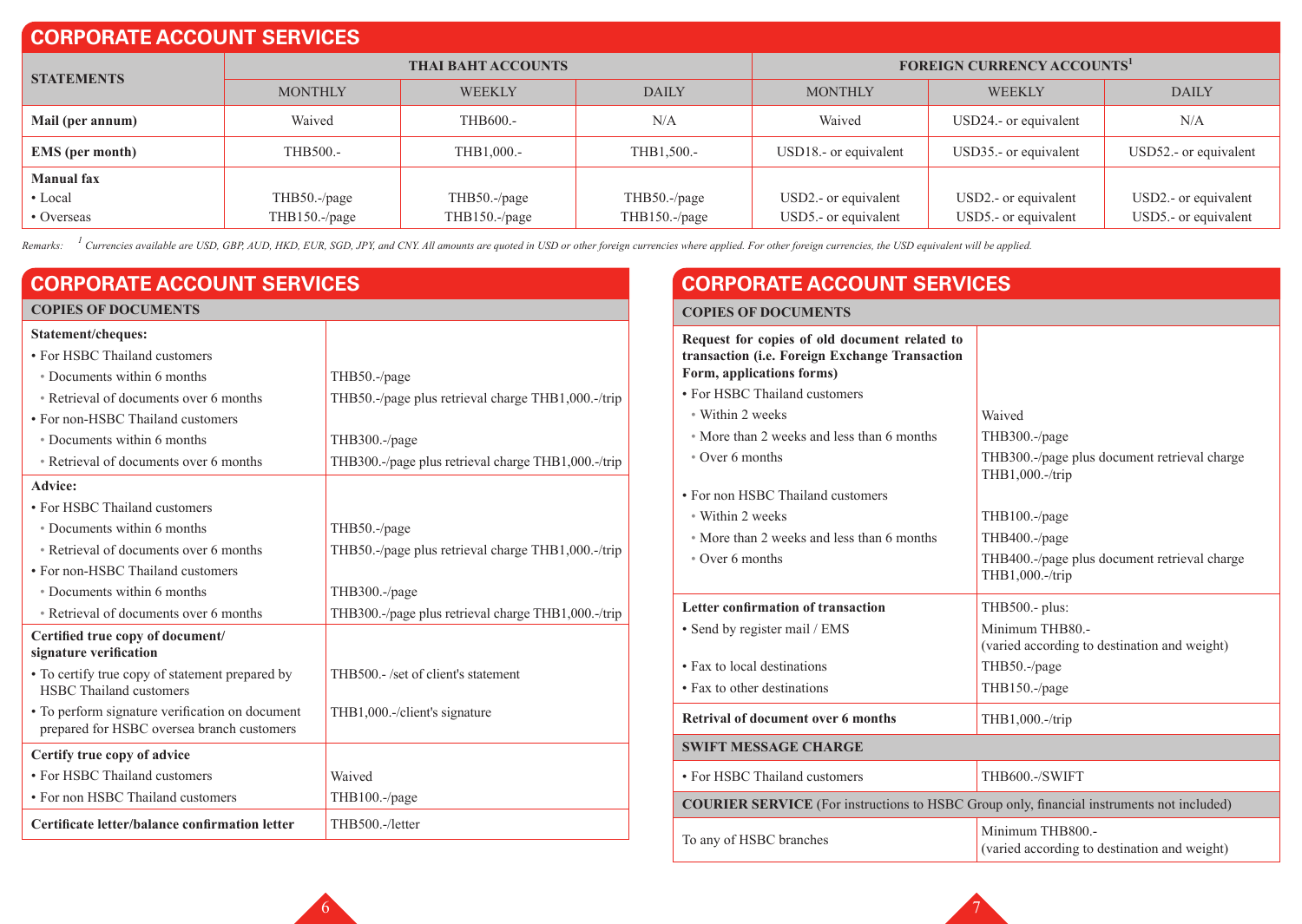### **GLOBAL LIQUIDITY AND CASH MANAGEMENT**

#### **ACCOUNT MANAGEMENT**

| ACCOUNT MARAGEMENT                                                                                                                                                                                         |            |                                                                                                                   |                             |                    |
|------------------------------------------------------------------------------------------------------------------------------------------------------------------------------------------------------------|------------|-------------------------------------------------------------------------------------------------------------------|-----------------------------|--------------------|
|                                                                                                                                                                                                            | Set-up fee |                                                                                                                   | <b>Amendment fee</b>        | <b>Monthly fee</b> |
| <b>Standing instructions</b>                                                                                                                                                                               | THB300 .-  |                                                                                                                   | THB100.-                    | THB500 .-          |
| <b>Sweeping arrangements</b>                                                                                                                                                                               | THB300.-   |                                                                                                                   | THB100.-                    | THB500.-           |
| <b>LIQUIDITY MANAGEMENT</b>                                                                                                                                                                                |            |                                                                                                                   |                             |                    |
| <b>Cash Concentration - Domestic</b><br>(Monthly, per Sub-account)                                                                                                                                         |            | THB3,900 .- (excluding VAT)                                                                                       |                             |                    |
| <b>Cash Concentration - Cross-border</b><br>(Monthly, per Sub-account)                                                                                                                                     |            | THB5,400 .- (excluding VAT)                                                                                       |                             |                    |
| <b>Interest Enhancement (IE) - Domestic &amp;</b><br><b>Cross-border</b><br>(Monthly, per participant account)                                                                                             |            | THB4,600 .- (excluding VAT)                                                                                       |                             |                    |
| <b>Multi-bank Cash Concentration</b><br>(Monthly, per participant account)                                                                                                                                 |            |                                                                                                                   | THB4,600 .- (excluding VAT) |                    |
| <b>Inter-Company Solution</b><br>(Monthly, per Sub-account)                                                                                                                                                |            | THB1,600 .- (excluding VAT)                                                                                       |                             |                    |
| <b>Cash Flow Forecast</b><br>• One-time Implementation Fee (Maximum 10<br>sessions)<br>• Monthly service fee<br>• Additional implementation sessions (Maximum<br>5 sessions)                               |            | Maximum of THB75,500 .- (excluding VAT)<br>Maximum of THB36,300 .- (excluding VAT)<br>THB30,200.- (excluding VAT) |                             |                    |
| <b>PAYMENTS MANAGEMENT</b>                                                                                                                                                                                 |            |                                                                                                                   |                             |                    |
| <b>DOMESTIC PAYMENTS</b>                                                                                                                                                                                   |            |                                                                                                                   |                             |                    |
| <b>SMART Credit (Normal)</b><br>• Amendment/Cancellation fee<br>• In-house transaction<br>• SMART Credit transaction (THB <= 2,000,000)<br>• Additional processing fee (for non electronic<br>channel)     |            | THB200.-/batch, or THB50.-/transaction<br>THB <sub>5</sub> .<br><b>THB12.-</b><br>THB500.-/batch                  |                             |                    |
| <b>SMART</b> Credit same day                                                                                                                                                                               |            |                                                                                                                   |                             |                    |
| · Amendment/Cancellation fee                                                                                                                                                                               |            | THB200.-/batch, or THB50.-/transaction                                                                            |                             |                    |
| · In-house transaction<br>• SMART Credit transaction<br>• Tier 1 (THB <= 100,000)<br>• Tier 2 (THB <= 500,000)<br>Tier 3 (THB <= 2,000,000)<br>• Additional processing fee (for non electronic<br>channel) |            | THB5.-<br><b>THB20.-</b><br>THB75.-<br>THB200 .-                                                                  | THB500 .- /batch            |                    |

### **GLOBAL LIQUIDITY AND CASH MANAGEMENT**

#### **PAYMENTS MANAGEMENT**

#### **DOMESTIC PAYMENTS**

| DOMESTIC PAYMENTS                                                                                                                                                              |                                                                                                                                                                                                                                 |
|--------------------------------------------------------------------------------------------------------------------------------------------------------------------------------|---------------------------------------------------------------------------------------------------------------------------------------------------------------------------------------------------------------------------------|
| <b>PromptPay</b>                                                                                                                                                               |                                                                                                                                                                                                                                 |
| · Single Credit Transfer (Real-Time)                                                                                                                                           |                                                                                                                                                                                                                                 |
| • Tier 1 (THB $\leq$ 100,000)                                                                                                                                                  | <b>THB10.-</b>                                                                                                                                                                                                                  |
| • Tier 2 (THB $> 100,000 - 2,000,000$ )                                                                                                                                        | <b>THB15.-</b>                                                                                                                                                                                                                  |
| • Recall Transaction from Beneficiary Bank                                                                                                                                     | THB500.-/transaction                                                                                                                                                                                                            |
| <b>BAHTNET</b>                                                                                                                                                                 |                                                                                                                                                                                                                                 |
| • Within Bangkok                                                                                                                                                               |                                                                                                                                                                                                                                 |
| • Via Electronic Channels                                                                                                                                                      | THB150.-/transaction<br>Please note: An additional THB100 .- will be debited by the<br>beneficiary bank from the remitted amount.                                                                                               |
| • Via HSBC Smartform/Other paper format                                                                                                                                        | THB5,000.-/transaction<br>Please note: An additional THB100 .- will be debited by the<br>beneficiary bank from the remitted amount.                                                                                             |
| • Outside Bangkok                                                                                                                                                              |                                                                                                                                                                                                                                 |
| • Via Electronic Channels                                                                                                                                                      | THB150.-/transaction<br>Please note: An additional THB100.- and 0.1% of transferred<br>amount min THB10.-, max THB750 will be debited by the<br>beneficiary bank from the remitted amount.                                      |
| • Via HSBC Smartform/Other paper format                                                                                                                                        | THB5,000.-/transaction<br>Please note: An additional THB100.- and 0.1% of transferred<br>amount min THB10.-, max THB750 will be debited by the<br>beneficiary bank from the remitted amount.                                    |
| <b>Cashier's Orders</b>                                                                                                                                                        |                                                                                                                                                                                                                                 |
| • For HSBC Thailand customers<br>• Via Electronic Channels<br>• Via HSBC Smart form/Other paper format                                                                         | THB100.-<br>THB5,000 .-                                                                                                                                                                                                         |
| • In favour of government offices<br>Remark: List of government offices is detailed as per Appendix I<br>• Via Electronic Channels<br>• Via HSBC Smart form/Other paper format | THB30.-<br>THB5,000 .-                                                                                                                                                                                                          |
| <b>Internal Transfer</b>                                                                                                                                                       |                                                                                                                                                                                                                                 |
| • Via Electronic Channels                                                                                                                                                      | Waived                                                                                                                                                                                                                          |
| • Via HSBC Smart form/ Other paper format<br>Remark: Subject to Special Handling fee when transfer between<br>Resident and Non-Resident accounts                               | THB5,000.-/transaction                                                                                                                                                                                                          |
| <b>E-Withholding Tax</b>                                                                                                                                                       | THB3.-/transaction                                                                                                                                                                                                              |
| <b>Withholding Tax Certificate Printing</b>                                                                                                                                    | THB1,500 .- per month (excluding VAT)<br>Remark: Maximum 300 copies per month. Printing more than 300<br>copies, additional monthly charge will be calculated based on<br>initial volume estimation at 10THB.- per transaction. |
| <b>Cheque Cancellations</b><br>Remark: This also applies to the cancellation of payment express cheque                                                                         | THB300.-, USD10.- or equivalent                                                                                                                                                                                                 |
| Retrieval of Domestic Payments transactions<br>over 1 years                                                                                                                    | THB2,500 .- per request per account                                                                                                                                                                                             |
| <b>E-Customs</b>                                                                                                                                                               | THB30.-/transaction                                                                                                                                                                                                             |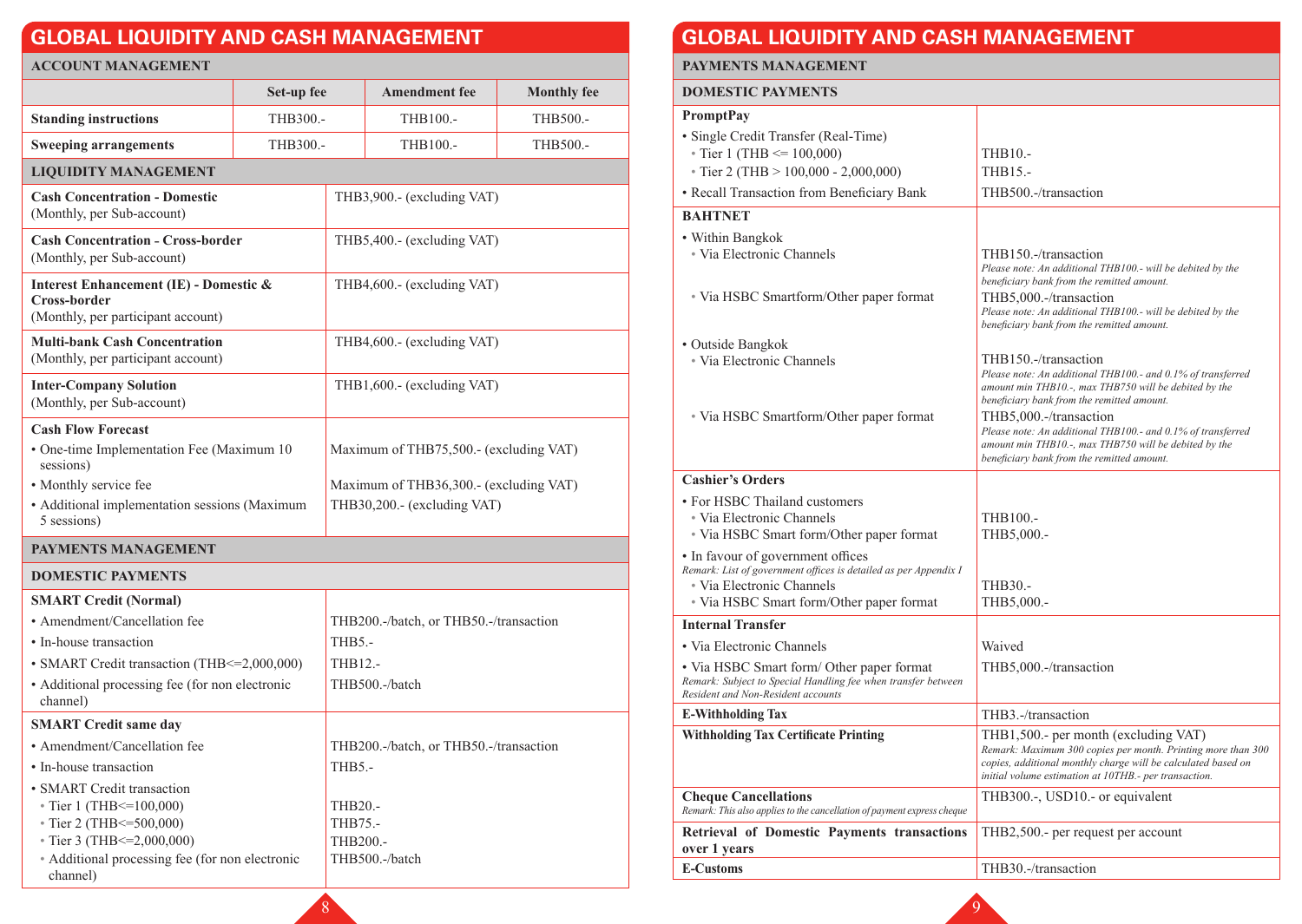### **GLOBAL LIQUIDITY AND CASH MANAGEMENT**

#### **PAYMENTS MANAGEMENT**

#### **CROSS BORDER PAYMENTS**

| Telegraphic Transfer (TT) |  |  |
|---------------------------|--|--|
|---------------------------|--|--|

| • Telgraphic transfers in foreign currency                                                                                                                             |                                                                                                                                                                                                                                                                              |
|------------------------------------------------------------------------------------------------------------------------------------------------------------------------|------------------------------------------------------------------------------------------------------------------------------------------------------------------------------------------------------------------------------------------------------------------------------|
| • Via Electronic Channels                                                                                                                                              | THB450.-                                                                                                                                                                                                                                                                     |
| • Via HSBC Smartform/Other paper format                                                                                                                                | THB5,000 .-                                                                                                                                                                                                                                                                  |
| • Debit on same currency account                                                                                                                                       | Commission in lieu of exchange 0.25% with                                                                                                                                                                                                                                    |
| • USD account                                                                                                                                                          | Min $USD10.-$<br>Max USD3,000 .-                                                                                                                                                                                                                                             |
| • GBP account                                                                                                                                                          | Min GBP7. $-$ ,<br>Max GBP1,700 .-                                                                                                                                                                                                                                           |
| • AUD account                                                                                                                                                          | Min AUD16.-,<br>Max AUD4,000 .-                                                                                                                                                                                                                                              |
| • EUR account                                                                                                                                                          | Min $EUR11.$ -,<br>Max EUR2,500 .-                                                                                                                                                                                                                                           |
| • HKD account                                                                                                                                                          | Min HKD80.-,<br>Max HKD25,000.-                                                                                                                                                                                                                                              |
| • SGD account                                                                                                                                                          | Min SGD18.-,<br>Max SGD5,200 .-                                                                                                                                                                                                                                              |
| • JPY account                                                                                                                                                          | Min JPY1,000.-,<br>Max JPY300,000 .-                                                                                                                                                                                                                                         |
| • CHF account                                                                                                                                                          | Min CHF $10.-$<br>Max CHF3,000 .-                                                                                                                                                                                                                                            |
| • CNY account                                                                                                                                                          | Min CNY68.-,<br>Max CNY21,250.-                                                                                                                                                                                                                                              |
| • DKK account                                                                                                                                                          | Min DKK60.-,<br>Max DKK19,000 .-                                                                                                                                                                                                                                             |
| • NZD account                                                                                                                                                          | Min $NZD12.$ -,<br>Max NZD4,100 .-                                                                                                                                                                                                                                           |
| • CAD account                                                                                                                                                          | Min CAD11.-,<br>Max CAD3,700 .-                                                                                                                                                                                                                                              |
| • Telegraphic transfers in THB currency                                                                                                                                |                                                                                                                                                                                                                                                                              |
| • Special Handling fee                                                                                                                                                 | Commission in lieu of exchange 0.125% plus any                                                                                                                                                                                                                               |
|                                                                                                                                                                        | other charges claimed by local bank, if any.                                                                                                                                                                                                                                 |
| • Via Electronic Channels                                                                                                                                              | Minimum THB650.-, Maximum THB100,000.-                                                                                                                                                                                                                                       |
| • Via HSBC Smartform/Other paper format                                                                                                                                | Minimum THB5,000 .- , Maximum THB100,000 .-                                                                                                                                                                                                                                  |
| • Overseas charges (in case charges are for remitter)                                                                                                                  |                                                                                                                                                                                                                                                                              |
| • USD Currency                                                                                                                                                         | THB1,200.- or USD35.-                                                                                                                                                                                                                                                        |
| • Additional charge for Principal Protection                                                                                                                           | THB1,000 .- or USD30 .-                                                                                                                                                                                                                                                      |
| • AED currency                                                                                                                                                         | THB1,500.- plus any other charges claimed by                                                                                                                                                                                                                                 |
|                                                                                                                                                                        | Receiving Bank                                                                                                                                                                                                                                                               |
| • Other currencies                                                                                                                                                     | THB1,200.- plus any other charges claimed by                                                                                                                                                                                                                                 |
|                                                                                                                                                                        | Receiving Bank                                                                                                                                                                                                                                                               |
| Through Processing (STP) is subjected to an additional charge as claimed by Receiving Bank and Correspondent Banks.<br>as required by relevant regulatory requirement. | Remark: Any Telegraphic Transfers without Bank Identifier Code (BIC) or International Bank Account Number (IBAN) or Non-Straight<br>The Bank reserves the rights to process or reject the transaction subject to given information/documents satisfactory to the Bank and/or |

|                                      | THB2,500.-, USD71.- or equivalent plus any other |
|--------------------------------------|--------------------------------------------------|
| Investigation/cancellation/amendment | charges claimed by Receiving banks and Corre-    |
|                                      | sponding banks, if any.                          |

### **GLOBAL LIQUIDITY AND CASH MANAGEMENT**

#### **COLLECTIONS MANAGEMENT**

#### **DOMESTIC COLLECTIONS**

10 10 11

| <b>Inward BAHTNET</b>                                  | THB100.-                                                                          |
|--------------------------------------------------------|-----------------------------------------------------------------------------------|
| <b>Inward Cheque Collection</b>                        |                                                                                   |
| • Bangkok cheque clearing                              | Waived                                                                            |
| • Upcountry cheque clearing                            | $0.10\%$ of cheque amount with the minimum amount<br>$of THB10. -$                |
| • Foreign Currency Demand Draft drawn on local<br>bank | THB50.-/draft                                                                     |
| • Demand Draft drawn on HSBC Thailand                  |                                                                                   |
| • Credit to HSBC THB account                           | Waived                                                                            |
| • Credit to HSBC same foreign currency account         | Commission in lieu of exchange 0.25% (or refer to<br>Inward Telegraphic Transfer) |
| • Image Archive System Printout                        | THB100 .-                                                                         |
| <b>Omni Collections</b>                                |                                                                                   |
| • One-time Setup Fee for API Integration               | THB20,000.- (excluding VAT)                                                       |
| • Omni Collection Monthly Fee                          | THB4,000.- (excluding VAT)                                                        |
| • Omni Portal Monthly Fee                              | THB1,500 .- (excluding VAT)                                                       |
| • Thai QR:                                             |                                                                                   |
| • QR Printing with Plastic T-Stand (size A5)           | THB300.- (excluding VAT)                                                          |
| • QR Printing without Plastic T-Stand (size A5)        | THB100.- (excluding VAT)                                                          |
| • QR Printing for Lanyard Card                         | THB100.- (excluding VAT)                                                          |
| • Transaction Alert Monthly Service Charges            | THB2,000 -/account (excluding VAT)                                                |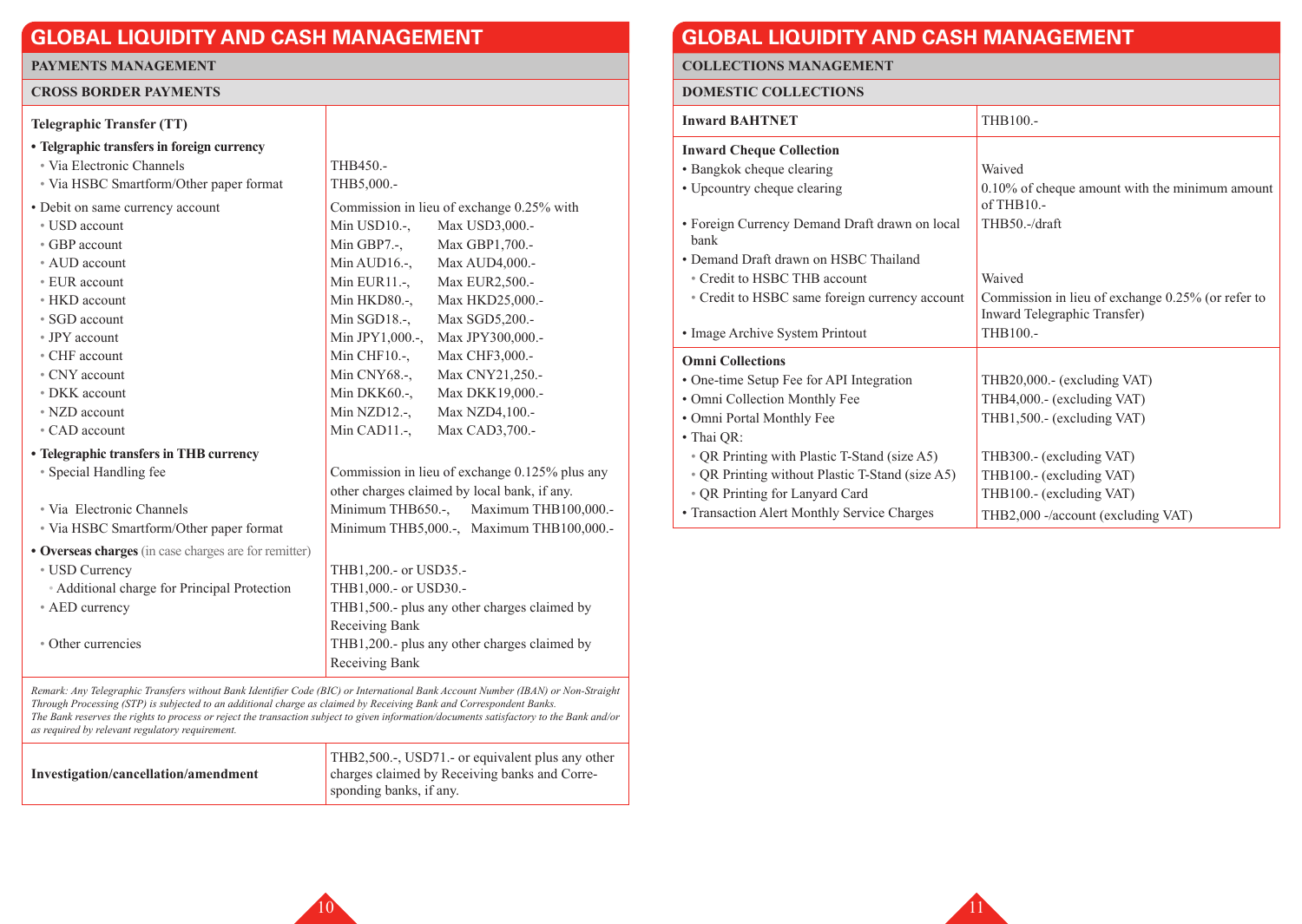### **GLOBAL LIQUIDITY AND CASH MANAGEMENT**

#### **COLLECTIONS MANAGEMENT**

#### **CROSS BORDER COLLECTIONS**

#### **Inward Telegraphic Transfer**

| mwaru rengrapine mansier                                               |                      |                                           |
|------------------------------------------------------------------------|----------------------|-------------------------------------------|
| • Paid in Thai Baht to:                                                |                      |                                           |
| • Credit to HSBC account                                               | THB500.-             |                                           |
| • Paid in Thai Baht to:                                                |                      |                                           |
| • Non-HSBC Thailand customer by BAHTNET<br>and $T/T$                   | THB900.-             |                                           |
| • Paid in foreign currency credit to same currency<br>account          |                      | Commission in lieu of exchange 0.25% with |
| • USD account                                                          | Min $USD10.-$        | Max USD3,000.-                            |
| $\cdot$ GBP account                                                    | Min GBP7. $-$ ,      | Max GBP1,700.-                            |
| • AUD account                                                          | Min AUD $16$ .       | Max AUD4,000 .-                           |
| $\cdot$ EUR account                                                    | Min $EUR11$ .        | Max EUR2,500 .-                           |
| • HKD account                                                          | Min HKD80.-,         | Max HKD25,000 .-                          |
| • SGD account                                                          | Min $SGD18.$ -,      | Max SGD5,200.-                            |
| • JPY account                                                          | Min JPY1,000 .-      | Max JPY300,000 .-                         |
| $\cdot$ CHF account                                                    | $Min$ CHF10.-        | Max CHF3,000 .-                           |
| • CNY account                                                          | Min CNY68.-          | Max CNY21,250.-                           |
| • DKK account                                                          | Min DKK $60$ -,      | Max DKK19,000.-                           |
| • NZD account                                                          | Min $NZD12$ .        | Max NZD4,100 .-                           |
| • CAD account                                                          | Min CAD11. $-$ ,     | Max CAD3,700 .-                           |
| • Holding fee for transactions awaiting foreign<br>exchange conversion | THB500.-/transaction |                                           |
| <b>SPECIAL HANDLING</b>                                                |                      |                                           |
|                                                                        |                      |                                           |

• Special Handling fee when transfer to Non-Resident THB account

0.125%, minimum THB650.-, maximum THB100,000.-

### **GLOBAL LIQUIDITY AND CASH MANAGEMENT**

#### **BANK STATEMENT DELIVERY**

| <b>Enriched Bank Statement file transmission via</b><br>HSBCnet, H2H and SWIFT FIN/FileACT                  |                                                                                                                                                                                                                                                                          |
|-------------------------------------------------------------------------------------------------------------|--------------------------------------------------------------------------------------------------------------------------------------------------------------------------------------------------------------------------------------------------------------------------|
| • One Time Set Up Fee (MT, BAI or XML)                                                                      |                                                                                                                                                                                                                                                                          |
| • One Time Set Up Fee (1-10 Accounts,<br>Non-complex Customer)                                              | THB5,000.- (excluding VAT)                                                                                                                                                                                                                                               |
| • One Time Set Up Fee (11+ Accounts, Complex<br>Customer)                                                   | THB10,000.- (excluding VAT)                                                                                                                                                                                                                                              |
| • Monthly Fee per Account: End of Day<br>Statement (MT940, BAI or XML)                                      | THB1,050.-/account/recipient/month (excluding VAT)                                                                                                                                                                                                                       |
| • Monthly Fee per Account : Intraday Statement<br>(MT942, BAI Intraday, XML Intraday)                       | THB1,650.-/account/recipient/month (excluding VAT)                                                                                                                                                                                                                       |
| <b>Standard Bank Statement file transmission via</b><br><b>HSBCnet, H2H</b>                                 |                                                                                                                                                                                                                                                                          |
| • Standard Bank Statement on HSBCnet                                                                        | Free                                                                                                                                                                                                                                                                     |
| • Standard Bank Statement on H2H                                                                            |                                                                                                                                                                                                                                                                          |
| • One Time Set Up Fee (MT)                                                                                  |                                                                                                                                                                                                                                                                          |
| • One Time Set Up Fee (1-10 Accounts,<br>Non-complex Customer)                                              | THB5,000.- (excluding VAT)                                                                                                                                                                                                                                               |
| • One Time Set Up Fee (11+ Accounts,<br>Complex Customer)                                                   | THB10,000 - (excluding VAT)                                                                                                                                                                                                                                              |
| • Monthly Fee per Account: End of Day<br>Statement (MT940)                                                  | THB1,050.-/account/recipient/month (excluding VAT)                                                                                                                                                                                                                       |
| • Monthly Fee per Account : Intraday Statement<br>(MT942)                                                   | THB1,650.-/account/recipient/month (excluding VAT)                                                                                                                                                                                                                       |
| <b>Standard Bank Statement file transmission</b><br>via SWIFT message (per message type per<br>destination) |                                                                                                                                                                                                                                                                          |
| · End day account reporting (MT940/MT950)                                                                   | THB2,000.-/account/recipient/month (excluding VAT)                                                                                                                                                                                                                       |
| • Intraday account reporting (MT942)                                                                        |                                                                                                                                                                                                                                                                          |
| · Daily Frequency: Maximum 12 messages/day                                                                  | THB3,500.-/account/recipient/month (excluding VAT)                                                                                                                                                                                                                       |
| · Daily Frequency: Over 12 messages/day                                                                     | THB7,000.-/account/recipient/month (excluding VAT)                                                                                                                                                                                                                       |
| • Packaged account reporting (MT940/MT950 +<br>MT942)                                                       |                                                                                                                                                                                                                                                                          |
| • Daily Frequency: Maximum 12 messages/day                                                                  | THB5,250.-/account/recipient/month (excluding VAT)                                                                                                                                                                                                                       |
| • Daily Frequency: Over 12 messages/day                                                                     | THB8,750.-/account/recipient/month (excluding VAT)                                                                                                                                                                                                                       |
| <b>Corporate and Treasury API Connection Pric-</b>                                                          |                                                                                                                                                                                                                                                                          |
| ing                                                                                                         | THB 105,000.00 (Excluding VAT)                                                                                                                                                                                                                                           |
| • One time setup fees                                                                                       | THB 16,500.00 (Excluding VAT)                                                                                                                                                                                                                                            |
| • Monthly service usage fees                                                                                | THB 1,650.00 (Excluding VAT)                                                                                                                                                                                                                                             |
| • Monthly fees per account                                                                                  | 1 - 5000 API calls - THB1,600                                                                                                                                                                                                                                            |
| • Monthly API Access Fees - is the total across all<br>the APIs the customer access*                        | Up to $10,000$ API calls – THB 2,300<br>Up to $50,000$ API calls - THB $6,200$<br>Up to 200,000 API calls - THB 9,200<br>Up to $500,000$ API calls - THB $15,400$<br>Up to 1,000,000 API calls - THB 30,700<br>Above 1,000,000 API calls - THB 61,400<br>(Excluding VAT) |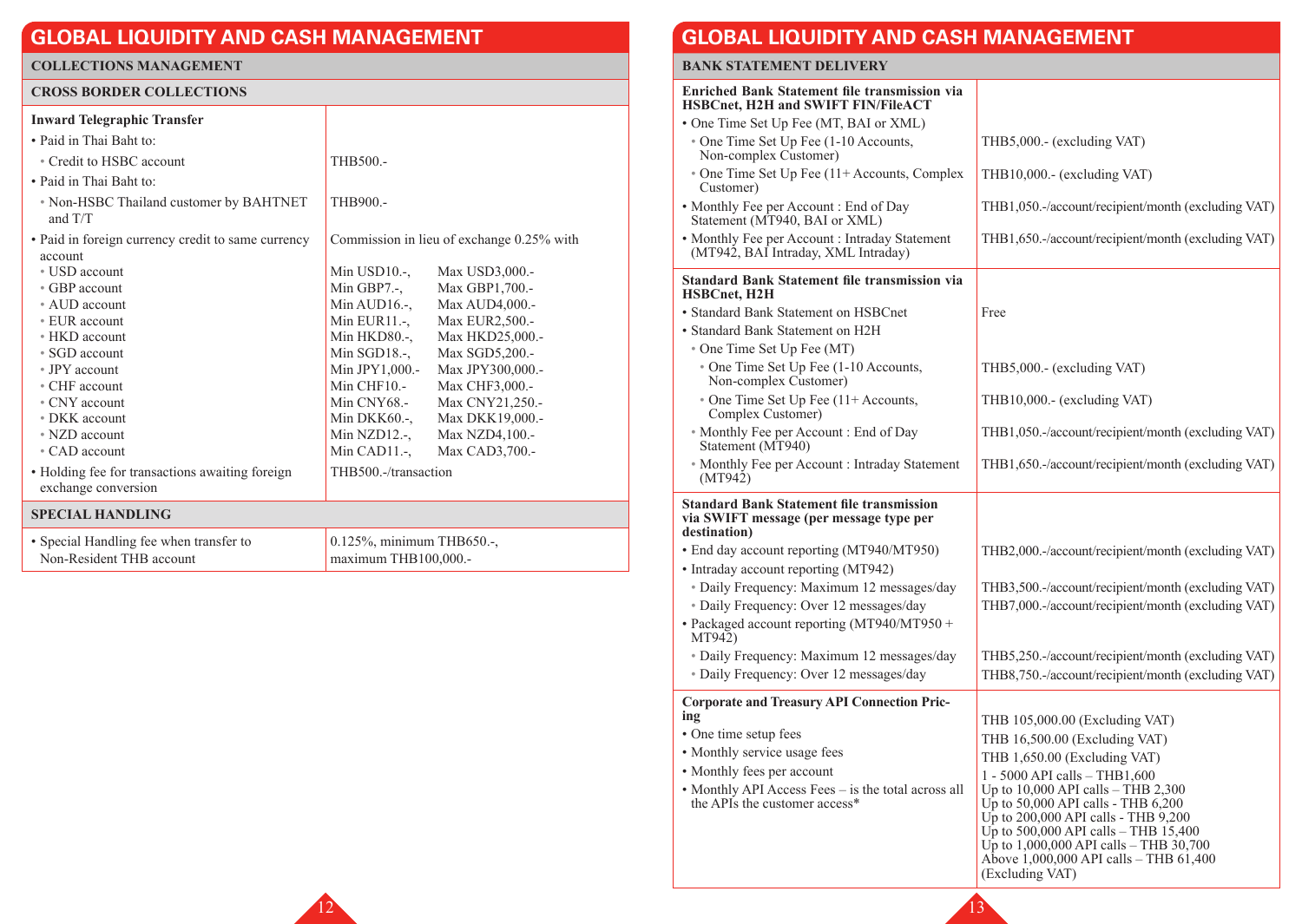| <b>GLOBAL LIQUIDITY AND CASH MANAGEMENT</b>                                                              |                                                                                                                   |
|----------------------------------------------------------------------------------------------------------|-------------------------------------------------------------------------------------------------------------------|
| <b>BANK STATEMENT DELIVERY</b>                                                                           |                                                                                                                   |
| <b>TWIST SERVICES</b>                                                                                    |                                                                                                                   |
| • One Time Set Up Fee per GBS Customer ID<br>• Monthly Fee per GBS Customer ID                           | THB1,650.- (excluding VAT)<br>THB350.- per month (excluding VAT)                                                  |
| <b>CHANNELS MANAGEMENT</b>                                                                               |                                                                                                                   |
| <b>HSBCnet</b>                                                                                           |                                                                                                                   |
| • Setup fee                                                                                              | THB2,500 .- (excluding VAT)                                                                                       |
| • Monthly fee                                                                                            | THB1,000 .- per month (excluding VAT)                                                                             |
| • Training and support                                                                                   |                                                                                                                   |
| • Refresh training at HSBC                                                                               | THB2,000 .- per session (excluding VAT)                                                                           |
| • Refresh training at customer's site within<br>Bangkok                                                  | THB3,000 .- per session (excluding VAT)                                                                           |
| • Refresh training at customer's site outside<br>Bangkok                                                 | THB3,000 .- per session plus transportation and<br>accommodation expenses to training location<br>(excluding VAT) |
| • Physical Security Device                                                                               | THB2,000 .- per unit (excluding VAT)                                                                              |
| <b>HSBC Connect</b>                                                                                      |                                                                                                                   |
| • HSBC Connect - One Time Set Up Fee                                                                     | THB105,000 .- (excluding VAT)                                                                                     |
| • HSBC Connect - Monthly Service Usage Fee                                                               | THB16,500 .- per month (excluding VAT)                                                                            |
| <b>SWIFTnet</b>                                                                                          |                                                                                                                   |
| • SWIFT FIN One Time Set Up Fee                                                                          | THB45,000 .- (excluding VAT)                                                                                      |
| · SWIFT FIN Monthly Service Usage Fee                                                                    | THB7,500 .- per month (excluding VAT)                                                                             |
| · SWIFT FileAct One Time Set Up Fee                                                                      | THB105,000 .- (excluding VAT)                                                                                     |
| · SWIFT FileAct Monthly Service Usage Fee                                                                | THB16,500 .- per month (excluding VAT)                                                                            |
| · SWIFT FileAct Per File Processing Fee                                                                  | THB150.- per file (excluding VAT)                                                                                 |
| <b>HSBC ERP Link</b>                                                                                     |                                                                                                                   |
| · ERP Link One Time Set Up Fee                                                                           | THB150,000 .- (excluding VAT)                                                                                     |
| • ERP Link Monthly Service Usage Fee                                                                     | THB23,000 .- per month (excluding VAT)                                                                            |
| Remark: SWIFTnet and HSBC ERP Link For more information, please contact GLCM for the professional advise |                                                                                                                   |
| <b>INTEGRATION SERVICES FEE</b>                                                                          |                                                                                                                   |
| <b>Integration Services Fee (One-off)</b>                                                                |                                                                                                                   |
| • Excel Map Fee                                                                                          | THB5,000.-per map (excluding VAT)                                                                                 |
| • Custom Map Fee                                                                                         | THB10,000.-per map (excluding VAT)                                                                                |

### **GLOBAL TRADE AND RECEIVABLES FINANCE**

#### **EXPORT**

| Letter of credit advised commission                                                |                                                                                                |
|------------------------------------------------------------------------------------|------------------------------------------------------------------------------------------------|
| • Where charges are for account of beneficiary                                     |                                                                                                |
| • Pre-advice                                                                       | THB100.-                                                                                       |
| • Letter of credit                                                                 | THB800.-                                                                                       |
| • Amendment                                                                        | THB800.-                                                                                       |
| • Where charges are for account of applicant                                       |                                                                                                |
| • Pre-advice                                                                       | <b>USD50.-</b>                                                                                 |
| • Letter of credit                                                                 | USD75.-                                                                                        |
| • Amendment                                                                        | $USD75. -$                                                                                     |
| <b>Confirmation of letter of credit</b>                                            | Subject to bank and country risk profile, minimum<br>USD250.- (collected on a quarterly basis) |
| <b>Handling Fee</b> (where an LC add confirmation is<br>subsequently not required) | THB1,200.-                                                                                     |
| <b>Transfer of letter of credit</b>                                                | 0.25% or minimum THB2,500                                                                      |
| Presentation of export L/C bills                                                   |                                                                                                |
| • Direct Presentation                                                              |                                                                                                |
| Where charges are for account of beneficiary                                       |                                                                                                |
| • Handling charges                                                                 | THB300.-                                                                                       |
| • Checking fee                                                                     | THB800 .- and THB500 .- for each subsequence<br>invoices or B/L                                |
| • Other charges                                                                    | See Miscellaneous                                                                              |
| Where charges are for account of applicant                                         |                                                                                                |
| • Handling & Checking fee                                                          | $0.125\%$ or minimum USD150.-                                                                  |
| • Courier charge<br>(varied according to destination and weight)                   | Minimum USD40.-                                                                                |
| • SWIFT charge                                                                     | USD40.- per SWIFT                                                                              |
| • Restricted Bill                                                                  |                                                                                                |
| • Handling & Checking fee                                                          | 0.125% or minimum THB1,200.-                                                                   |
| • Other charges                                                                    | See Miscellaneous                                                                              |
| Collection bills – not under $L/C$                                                 | THB800 .- per item and THB500 .- for each<br>subsequence invoices or B/L                       |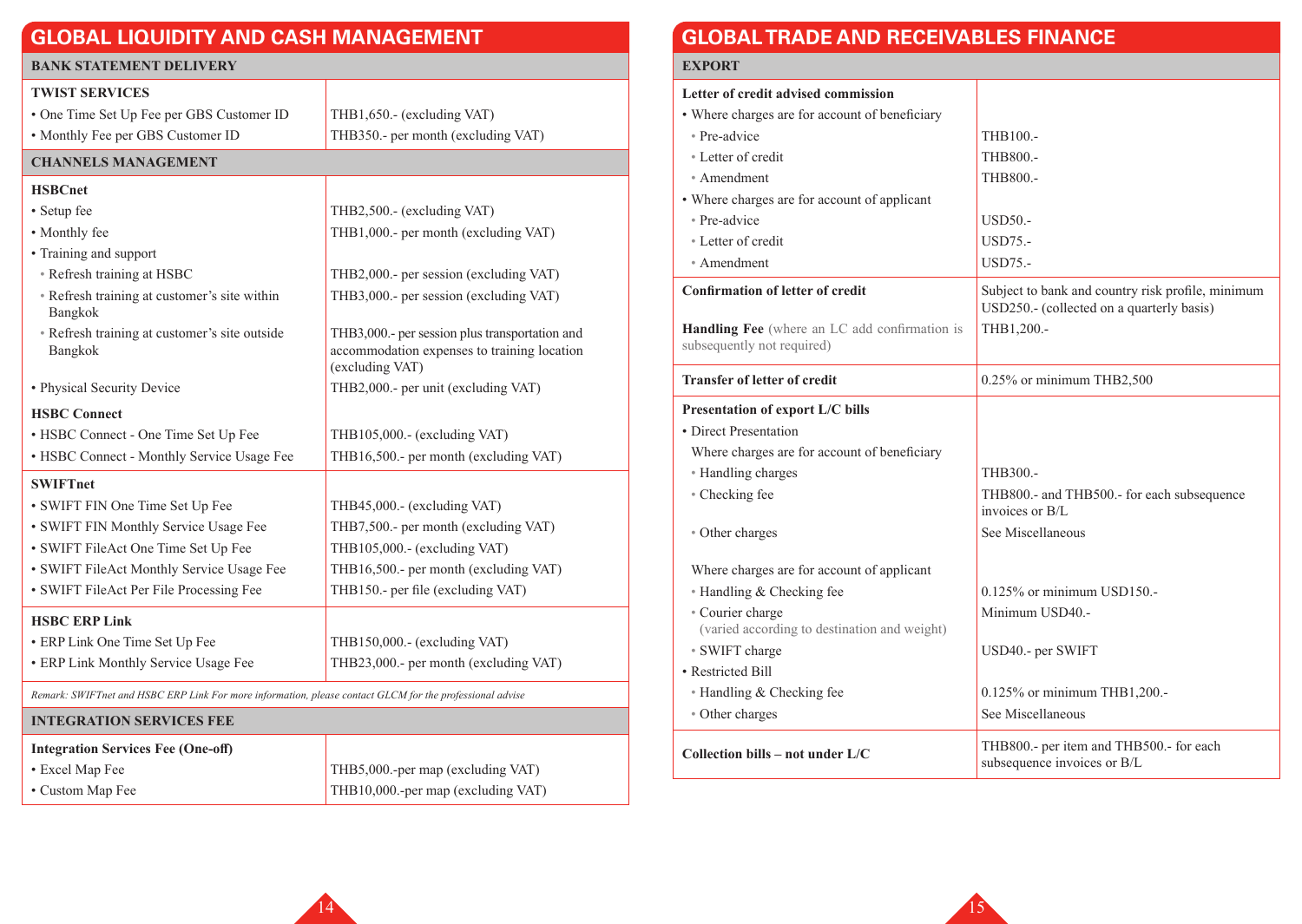| <b>GLOBAL TRADE AND RECEIVABLES FINANCE</b>                                                                              |                                                                     |
|--------------------------------------------------------------------------------------------------------------------------|---------------------------------------------------------------------|
| <b>EXPORT</b>                                                                                                            |                                                                     |
| <b>Miscellaneous</b>                                                                                                     |                                                                     |
| • Handling fee for Open Account post-shipment<br>financing                                                               | Minimum THB200.- per transaction                                    |
| · Inward payment fee                                                                                                     | Minimum THB200.- per transaction                                    |
| • Commission in lieu of exchange (where cash de-<br>posit or telegraphic in the same foreign currency<br>as transaction) | 0.25% or minimum THB2,500 .- with maximum<br>THB100,000 .-          |
| • Courier charges                                                                                                        |                                                                     |
| • for Domestic                                                                                                           | Minimum THB300.-                                                    |
| • for Overseas                                                                                                           | Minimum THB600.-                                                    |
| (varied according to destination and weight)                                                                             |                                                                     |
| · SWIFT charges                                                                                                          | THB600.- per SWIFT                                                  |
| • Stamp Duty                                                                                                             | As actual                                                           |
| • Re-advice lost L/C handling fee                                                                                        | THB1,500 .-                                                         |
| • Release documents free of payment                                                                                      | THB1,200.-                                                          |
| • Holding fee for collection transaction awaiting<br>payment over due more than 3 month                                  | THB1,000 .- per month                                               |
| • Certificate letter for trade export volume                                                                             | THB500.- per letter                                                 |
| <b>IMPORT</b>                                                                                                            |                                                                     |
| Letter of credit (L/C) opening commission                                                                                |                                                                     |
| • Where charges are for account of applicant                                                                             |                                                                     |
| • L/C at sight/usance                                                                                                    | 0.25% per quarter or minimum THB1,200.-                             |
| • Revolving L/C                                                                                                          | 0.25% per quarter (applies to reinstatement unit<br>maturity)       |
| • Standby L/C                                                                                                            | 3.50% per annum or minimum THB2,000 .-                              |
| • Local L/C                                                                                                              | 0.20% per month or minimum THB1,200.-                               |
| • L/C SWIFT charges                                                                                                      | THB1,000 .- plus an addition of THB500 .- for cable<br>Over 4 pages |
| • Courier charges                                                                                                        | See miscellaneous                                                   |
| • Where charges are for account of beneficiary                                                                           |                                                                     |
| • L/C opening commission                                                                                                 | Same as above L/C opening commission, minimum<br>USD100.-           |
| • Other charges                                                                                                          | SWIFT and courier charges (see miscellaneous)                       |
| Letter of credit amendment commission                                                                                    |                                                                     |
| • Increase of L/C amount/extension of L/C validity                                                                       | Same as above L/C opening commission, minimum<br>THB1,200.-         |
| • Other amendment                                                                                                        | THB500 .-                                                           |
| • LC amendment SWIFT charges                                                                                             | THB600 .-                                                           |
| · Courier charges                                                                                                        | See miscellaneous                                                   |

### **GLOBAL TRADE AND RECEIVABLES FINANCE**

### **IMPORT**

| IMI UN                                                                         |                                                                                       |
|--------------------------------------------------------------------------------|---------------------------------------------------------------------------------------|
| Shipping guarantee/air waybill release                                         |                                                                                       |
| · Issuing fee                                                                  |                                                                                       |
| • for transaction under LC                                                     | THB500.- per month                                                                    |
| • for transaction under bill collection                                        | THB750.- per month                                                                    |
| · Unredeemed guarantee                                                         | THB500.- per month for the $2nd$ month and                                            |
|                                                                                | thereafter                                                                            |
| Payment commission - Bill under L/C                                            |                                                                                       |
| $\cdot$ Sight L/C                                                              | THB750.-                                                                              |
| · Sight Local L/C                                                              | THB750.-                                                                              |
| · Usance L/C / Local L/C                                                       | 2.5% per annum or minimum THB1,200.-                                                  |
| <b>Import loan/trust receipts</b>                                              | Interest rate is determined by the bank based on<br>prevailing market condition.      |
| Inward bill for collection -Bill not under L/C                                 | 0.25% up to THB1,000,000 .- plus 0.125% thereafter<br>or minimum THB1,200.-           |
| Inward bill for collection to present to Third<br>bank                         | $0.125\%$ or minimum THB1,200.-                                                       |
| <b>Miscellaneous:</b>                                                          |                                                                                       |
| Where charges are for account of applicant                                     |                                                                                       |
| • Courier charges                                                              |                                                                                       |
| • for Domestic                                                                 | Minimum THB300.-                                                                      |
| • for Overseas                                                                 | Minimum THB600.-                                                                      |
| (varied according to destination and weight)                                   |                                                                                       |
| • SWIFT charges                                                                | THB600.-                                                                              |
| • Release documents free of payment                                            | THB1,200.-                                                                            |
| • Return of documents                                                          | THB1,200.- plus minimum courier charge                                                |
| • Handling fees for converting CILs to other<br>currencies                     | THB1,000 .-                                                                           |
| • Holding fee for collection transaction awaiting<br>payment more than 3 month | THB1,000.- per month                                                                  |
| Where charges are for account of beneficiary                                   |                                                                                       |
| • Courier charges for overseas<br>(varied according to destination and weight) | Minimum USD40.-                                                                       |
| · SWIFT charges                                                                | USD40.- per SWIFT                                                                     |
| · Letter of Credit expired and/or Letter of Credit<br>amount overdrawn         | Commission charges calculated at 0.25% per quarter<br>(minimum USD90.- or equivalent) |
| • Return of documents                                                          | USD100 .- plus minimum courier charge                                                 |
| • Reimbursement fee                                                            | USD90.- or equivalent                                                                 |
| <b>Discrepant documents</b>                                                    | USD90.-                                                                               |

16 16 17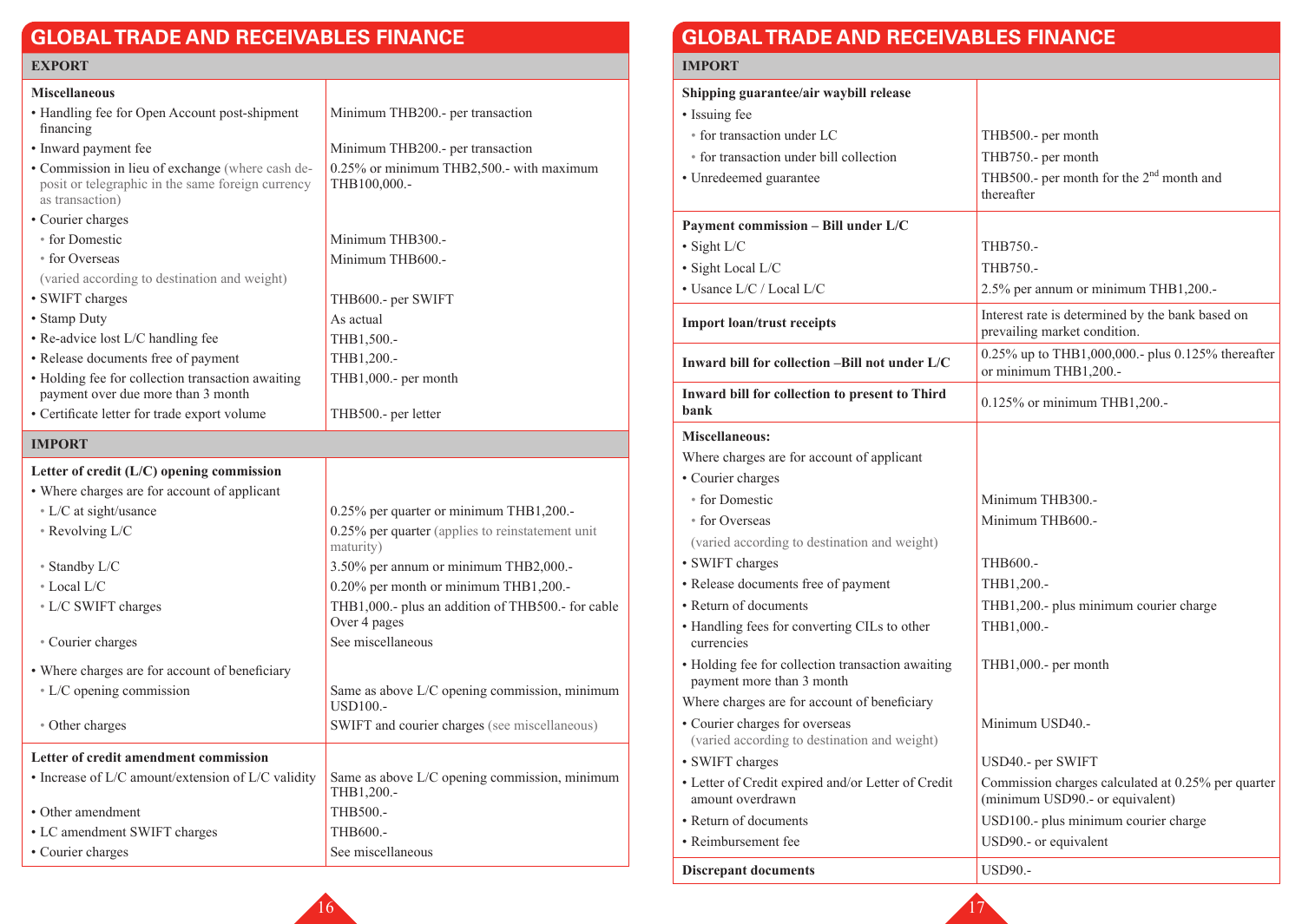| <b>GLOBAL TRADE AND RECEIVABLES FINANCE</b>                                                                                                            |                                                                                                           | <b>SECURITI</b>                              |
|--------------------------------------------------------------------------------------------------------------------------------------------------------|-----------------------------------------------------------------------------------------------------------|----------------------------------------------|
| <b>GUARANTEES</b>                                                                                                                                      |                                                                                                           | <b>SAFE CUSTO</b>                            |
| <b>Guarantee Issuance fee</b>                                                                                                                          |                                                                                                           | <b>Account Openi</b>                         |
| • Bid bond<br>• Performance bond                                                                                                                       | 3.5% per annum or minimum THB2,000.-<br>3.5% per annum or minimum THB2,000.-                              | Safe custody fe                              |
| • Other guarantees<br>• Aval/acceptances<br>• Swift charge                                                                                             | 3.5% per annum or minimum THB2,000 .-<br>3.5% per annum or minimum THB2,000.-<br>THB600.- per transaction | <b>Transaction Fe</b><br>Receipt or deliv    |
| <b>Guarantee Amendments fee</b><br>• Increase of Guarantee amount/extension of<br>Guarantee validity<br>• Other Amendments                             | Same as above Guarantee issuance fee<br>THB2,000 .- per guarantee                                         | (Free of/against                             |
| · Special handling fee for guarantee with auto-<br>extension clause or without expiry date (in case<br>guarantee issued before 11 February 2015 or any | THB 5,000 per annum                                                                                       | Minimum fee <sup>2</sup>                     |
| special event) - The guarantee outstanding is<br>over 1 year from the expiry date or 4 years from<br>date of guarantee issuance (in case guarantee     |                                                                                                           | Transacti<br>Remarks<br>Minimum<br>lower tha |
| issued before 11 February 2015 or any special<br>event)                                                                                                |                                                                                                           | <b>IPO</b> processing                        |
| <b>Handling fee</b> (where an issued guarantee is<br>subsequently not required)                                                                        | THB2,000 .- per guarantee                                                                                 | Proxy voting fe                              |
| <b>Miscellaneous</b><br>Swift charge                                                                                                                   | THB600.- per transaction                                                                                  | <b>Registration ch</b><br>Stamp Duty (for    |

### **IES SERVICES**

#### **DY/SECURITIES**

| <b>Account Opening Charge</b><br>Subject to negotiation<br>Safe custody fee <sup>1</sup><br><b>Transaction Fee</b> <sup>1</sup><br>For listed equities (scripless):<br>Receipt or delivery<br>THB1,500 per transaction<br>(Free of/against payment)<br>For fixed income instruments (scripless):<br>THB1,500 per transaction (Bills of Exchange,<br>USD250,000 or THB equivalent per annum<br>Minimum fee <sup>2</sup><br>(charged monthly)<br>Transaction fee and safe custody fee <sup>1</sup> : are exclusive of any charges levied by the central depository.<br>Remarks<br>lower than this Minimum Fee.<br><b>IPO</b> processing fee<br>THB1,500 per subscription<br><b>Proxy voting fee</b> (for listed equities only)<br>Registration charges by some registrars<br>Stamp Duty (for delisted physical shareds/fixed<br>income instruments)<br>the assets<br>Withdrawal bonds where Bank of Thailand<br>is registrar, in physical form<br>THB100 per certificate<br>(for fixed income instruments only)<br><b>FUND SERVICES</b><br><b>Fund Supervisory services fee</b><br>(charge monthly)*<br>fees for offshore investment |                                                                                                                                       |                                                                                                                          |  |
|------------------------------------------------------------------------------------------------------------------------------------------------------------------------------------------------------------------------------------------------------------------------------------------------------------------------------------------------------------------------------------------------------------------------------------------------------------------------------------------------------------------------------------------------------------------------------------------------------------------------------------------------------------------------------------------------------------------------------------------------------------------------------------------------------------------------------------------------------------------------------------------------------------------------------------------------------------------------------------------------------------------------------------------------------------------------------------------------------------------------------------|---------------------------------------------------------------------------------------------------------------------------------------|--------------------------------------------------------------------------------------------------------------------------|--|
|                                                                                                                                                                                                                                                                                                                                                                                                                                                                                                                                                                                                                                                                                                                                                                                                                                                                                                                                                                                                                                                                                                                                    |                                                                                                                                       |                                                                                                                          |  |
|                                                                                                                                                                                                                                                                                                                                                                                                                                                                                                                                                                                                                                                                                                                                                                                                                                                                                                                                                                                                                                                                                                                                    |                                                                                                                                       | 0.07 % per annum based on month-end portfolio value                                                                      |  |
|                                                                                                                                                                                                                                                                                                                                                                                                                                                                                                                                                                                                                                                                                                                                                                                                                                                                                                                                                                                                                                                                                                                                    |                                                                                                                                       | THB1,500 per transaction (bonds & debentures)<br>Negotiable Certificate of Deposit & Promissory Notes)                   |  |
|                                                                                                                                                                                                                                                                                                                                                                                                                                                                                                                                                                                                                                                                                                                                                                                                                                                                                                                                                                                                                                                                                                                                    |                                                                                                                                       |                                                                                                                          |  |
|                                                                                                                                                                                                                                                                                                                                                                                                                                                                                                                                                                                                                                                                                                                                                                                                                                                                                                                                                                                                                                                                                                                                    | Minimum fee <sup>2</sup> : Applicable where the Safe custody fee payable for that account across all securities types in any month is |                                                                                                                          |  |
|                                                                                                                                                                                                                                                                                                                                                                                                                                                                                                                                                                                                                                                                                                                                                                                                                                                                                                                                                                                                                                                                                                                                    |                                                                                                                                       |                                                                                                                          |  |
|                                                                                                                                                                                                                                                                                                                                                                                                                                                                                                                                                                                                                                                                                                                                                                                                                                                                                                                                                                                                                                                                                                                                    |                                                                                                                                       | THB5,000 per meeting attendance per account.                                                                             |  |
|                                                                                                                                                                                                                                                                                                                                                                                                                                                                                                                                                                                                                                                                                                                                                                                                                                                                                                                                                                                                                                                                                                                                    |                                                                                                                                       | For delisted equities: 0.1% of market value of shares<br>For fixed income instruments: 0.1% of face value of             |  |
|                                                                                                                                                                                                                                                                                                                                                                                                                                                                                                                                                                                                                                                                                                                                                                                                                                                                                                                                                                                                                                                                                                                                    |                                                                                                                                       |                                                                                                                          |  |
|                                                                                                                                                                                                                                                                                                                                                                                                                                                                                                                                                                                                                                                                                                                                                                                                                                                                                                                                                                                                                                                                                                                                    |                                                                                                                                       |                                                                                                                          |  |
|                                                                                                                                                                                                                                                                                                                                                                                                                                                                                                                                                                                                                                                                                                                                                                                                                                                                                                                                                                                                                                                                                                                                    |                                                                                                                                       | Not more than 0.05% of Net Asset Value of the fund<br>*The fee is inclusive local custodian but exclude global custodian |  |
|                                                                                                                                                                                                                                                                                                                                                                                                                                                                                                                                                                                                                                                                                                                                                                                                                                                                                                                                                                                                                                                                                                                                    | <b>Fund Administration services fee</b>                                                                                               | Subject to the mutual agreement with the customer                                                                        |  |
| Middle Office services fee                                                                                                                                                                                                                                                                                                                                                                                                                                                                                                                                                                                                                                                                                                                                                                                                                                                                                                                                                                                                                                                                                                         |                                                                                                                                       | Subject to the mutual agreement with the customer                                                                        |  |
| 7% charged to all above fees<br><b>VALUE ADDED TAX (VAT)</b>                                                                                                                                                                                                                                                                                                                                                                                                                                                                                                                                                                                                                                                                                                                                                                                                                                                                                                                                                                                                                                                                       |                                                                                                                                       |                                                                                                                          |  |

#### *Remark:*

18 19

*The items listed in this table are based on information at the time the tariff being prepared and may not be all inclusive and may be changed from time to time according to the market situation. Any third party fees shall be passed to yourselves.*

*The items listed in this table are for your general reference only and may be changed from time to time according to Tax Authority's instructions. You should consult your own tax advisors for professional advice.*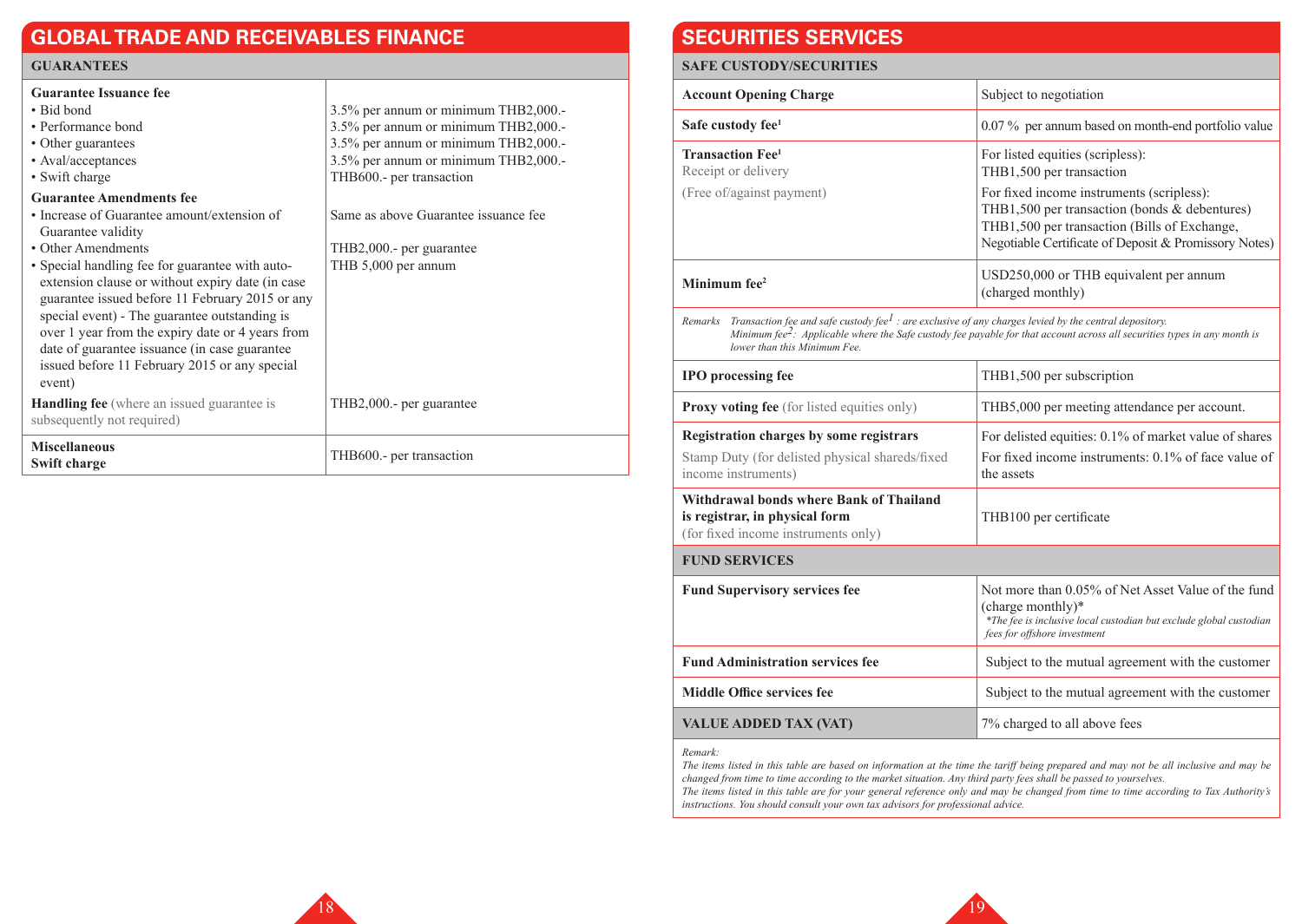### **SERVICE DELIVERY**

#### **CREDIT ADMINSTRATION**

| <b>Trade and Credit Information (TCI)</b>      |                                                                                                                                   |
|------------------------------------------------|-----------------------------------------------------------------------------------------------------------------------------------|
| <b>Customer's request</b>                      |                                                                                                                                   |
| • TCI provided by local bank                   | Reimbursement requested by the bank plus<br>THB200.-/report                                                                       |
| • TCI provided by bank overseas                | Reimbursement requested by the bank overseas plus<br>THB500.-/report                                                              |
| • TCI available in hand                        | THB500.-/report                                                                                                                   |
| • Cable/telex charges                          | THB500.-                                                                                                                          |
| Local bank's request                           |                                                                                                                                   |
| • TCI provided by bank overseas                | Reimbursement requested by the bank overseas plus<br>THB500.-/report                                                              |
| • TCI available in hand                        | THB500.-/report                                                                                                                   |
| HSBC group member's request                    |                                                                                                                                   |
| · TCI provided by HSBC, Bangkok                | Free of charge                                                                                                                    |
| • TCI provided by local bank                   | Full reimbursement requested by local bank or<br>minimum USD15.-                                                                  |
| Non-HSBC group member's request                |                                                                                                                                   |
| · TCI provided by HSBC, Bangkok                | USD60.-/report                                                                                                                    |
| • TCI provided by local bank                   | USD60.-/report                                                                                                                    |
| Non-HSBC group member's request                |                                                                                                                                   |
| • TCI provided by HSBC, Bangkok                | USD60.-/report                                                                                                                    |
| • TCI provided by local bank                   | USD60.-/report                                                                                                                    |
| Certificate letter/balance confirmation letter | THB300.-/report                                                                                                                   |
| <b>Audit confirmation of balance</b>           | THB200.-/statement<br>A handing fee of THB990.- will be charged for<br>any confirmation date requested which is over 12<br>months |
| Security release confirmation                  | Free of charge<br>THB990.- will be charged for additional confirmation<br>on the same security                                    |

| <b>CORPORATE BANKING</b>                                                  |                                                                        |
|---------------------------------------------------------------------------|------------------------------------------------------------------------|
| <b>Facility arrangement fee</b>                                           | THB150,000.-                                                           |
| <b>Annual facility review fee</b>                                         | THB150,000.-                                                           |
| Monthly account maintenance fee                                           | THB10,000 per month.-                                                  |
| Sending instruction via paper-base or fax for all<br>applicable services. | THB5,000.-/transaction                                                 |
| <b>ISSUER SERVICES</b>                                                    |                                                                        |
| Initial set-up                                                            | Subject to negotiation                                                 |
| <b>Escrow</b> agent fee<br>้ค่าธรรมเนี่ยมบริการดูแลผลประโยชน์ของคู่สัญญา  | USD50,000 or THB equivalent per account per<br>annum (charge up front) |
| <b>Stamp duty</b>                                                         | $0.1\%$ levied on above escrow fee                                     |

#### *Remarks:*

 $20 \times 21$ 

*1) Customers mentioned in this tariff are HSBC Thailand account holders only.*

*2) This tariff of charges applies to normal transactions only. Special services, if any, as well as transactions not included in these terms and conditions are subject to negotiation.*

*3) Correspondent bank charges, telex, SWIFT, postage, telephone charges, messenger fees, etc. are additional.*

*4) All rates, commissions and charges mentioned are subject to alteration without notice.*